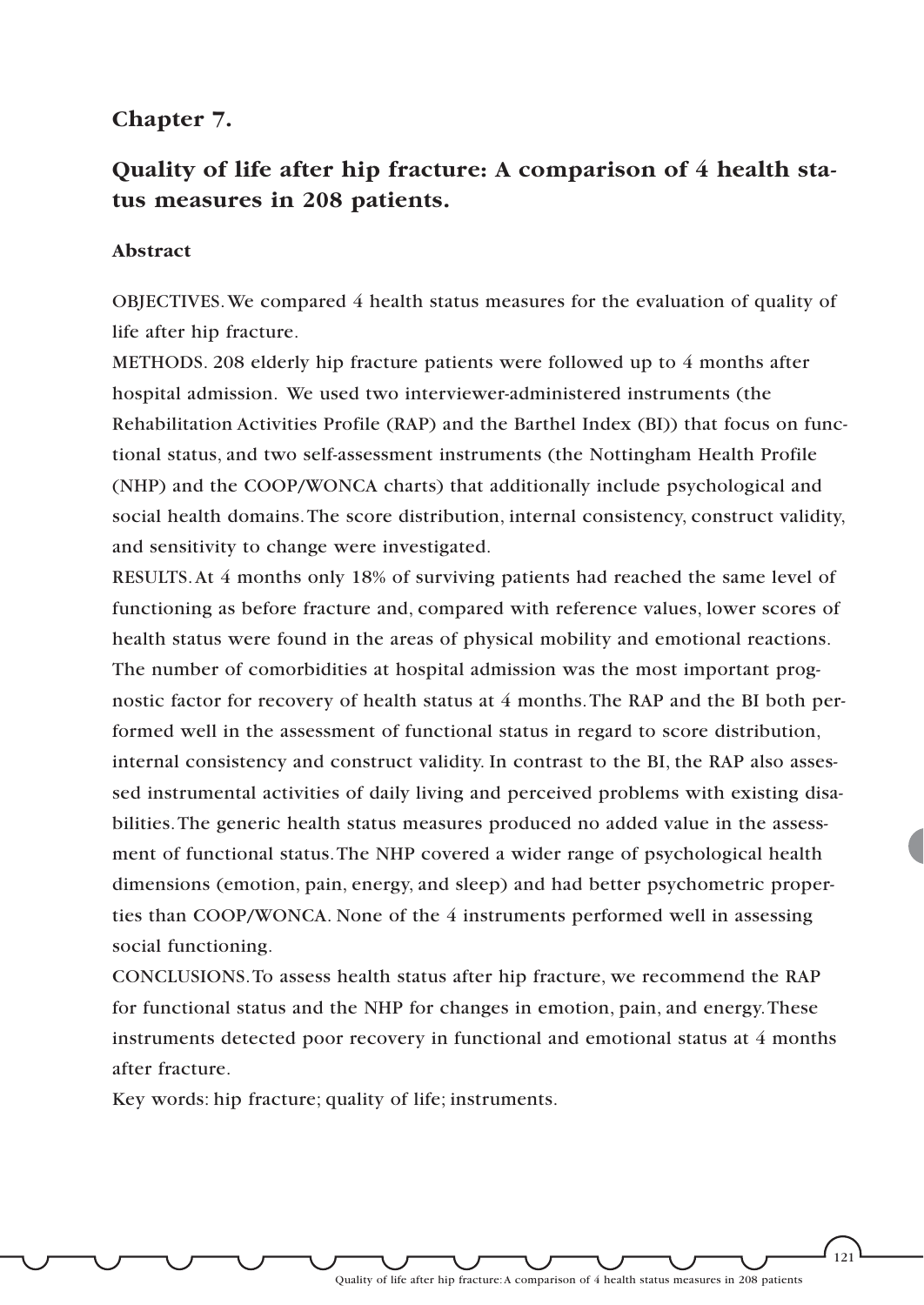#### **7.1 Introduction**

Hip fracture is a serious condition. Patients experience considerable difficulties in return to their pre-fracture living situation and in achieving recovery of function.<sup>1,2</sup> The mean age of hip fracture patients is high; they usually have comorbid conditions, and are often cognitively impaired.The remaining quality of life for these frail elderly patients is important. In a time trade-off study of older women, Salkeld et al. reported that most women were prepared to trade off considerable length of life to avoid the reduction in quality of life after a hip fracture.<sup>3</sup>

To evaluate the consequences for health-related quality of life (in short: health status) after hip fracture at least 3 dimensions should be included : functional, psychological, and social health. $4$  Functional health status comprises self-care, mobility, and physical activity. Comparison of generic health status measures, which additionally include psychological and social health status, has been undertaken<sup>5</sup> but not in regard to the follow-up of hip fracture patients.

We studied the performance of 4 health status measures.We chose the Nottingham Health Profile because it is short and easy to complete even for seriously ill or elderly patients  $6\alpha$  and has been used previously with hip fracture patients,  $7\alpha$  and the COOP/WONCA charts because we expected the charts to be easy to use with elderly, cognitively impaired patients.<sup>10</sup> To assess functional status we chose the widely used Barthel Index, which has been recommended for use as a standard assessment of activities of daily living for elderly people $11,12$  and the less often used Rehabilitation Activities Profile.<sup>13</sup> The latter instrument was specially developed for the follow-up of rehabilitation patients.

The present article addresses the following research questions:

- What is the outcome in health-related quality of life of elderly hip fracture patients according to these instruments?
- Which patient characteristics predict the outcome?
- What are the differences or similarities in the content of the 4 measures; in other words which dimensions of health do they measure?
- How is their performance on reliability, construct validity and sensitivity to change over time in a group of frail elderly hip fracture patients?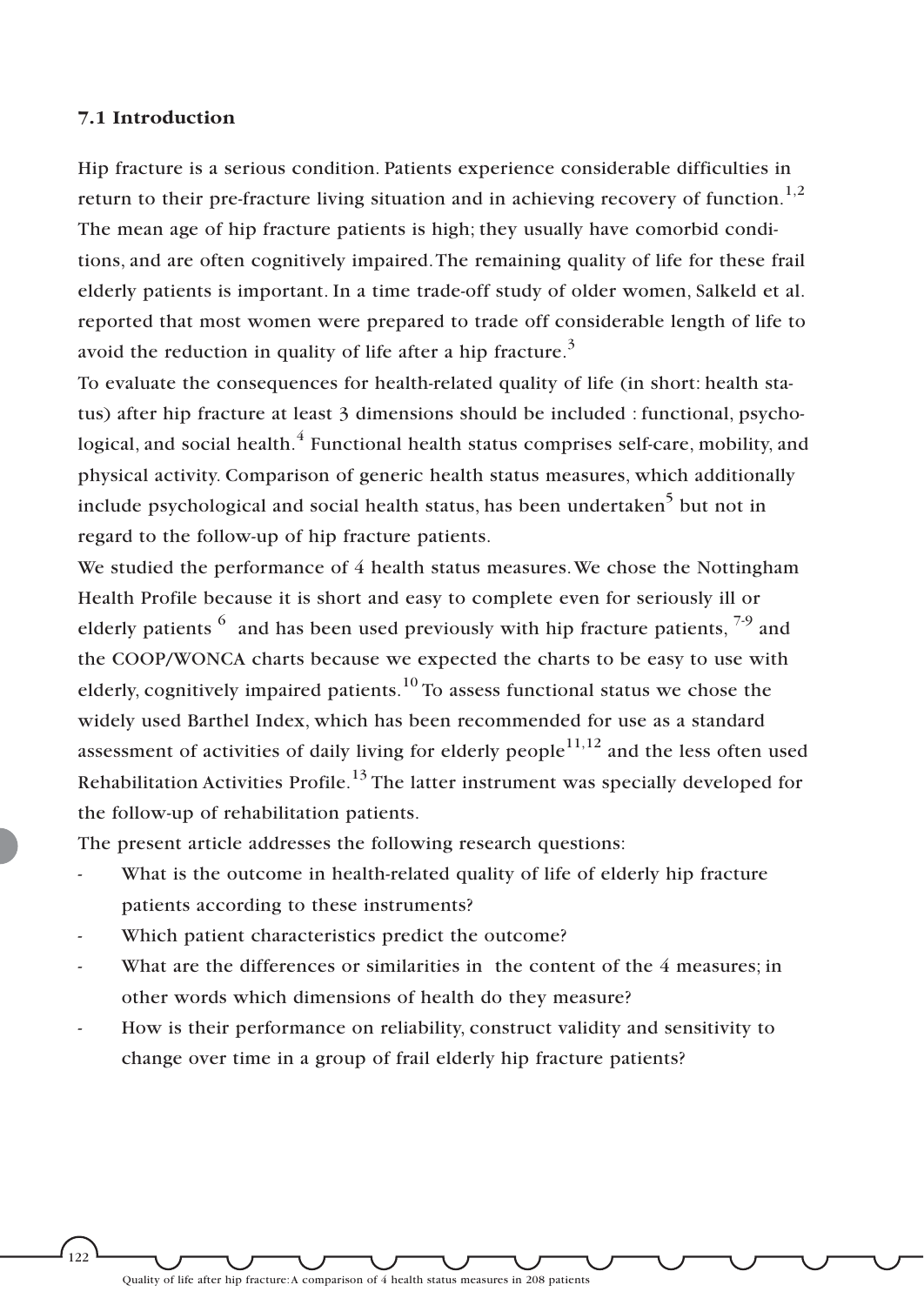### **7.2 Methods**

#### *Data Collection Procedures*

Between October 1996 and October 1998, consecutive patients from a university hospital and a general hospital in Rotterdam, the Netherlands, were recruited.The patients were aged 65 years and older, and were admitted with a recent hip fracture. Excluded were patients with a hip fracture because of metastatic cancer or multitrauma. Of the eligible patients, 18% refused to participate.There were no clear differences in age and sex between participants (208 patients) and non-participants (46 patients). More non-participants lived at home before admission (85% versus 60%) but residence at 4 months or mortality did not differ from participants.Two groups of patients were consecutively included: first a group of patients discharged from the hospital with conventional arrangements (102 patients with an average hospital stay of 26 days) and second, a group of patients for which an early discharge policy was followed (106 patients with an average hospital stay of 13 days). The same investigator interviewed and evaluated all patients using a standard protocol at 1 week, 1 month and 4 months after admission to the hospital. Functional status was assessed by the Rehabilitation Activities Profile  $(RAP)^{13}$  and the Barthel Index (BI).<sup>14</sup> The latter was not used for the first 41 cases due to logistic problems. RAP and BI were also estimated retrospectively for the pre-fracture period by asking patient or proxy at 1 week after hospital admission to complete the questionnaires concerning the situation before fracture.

Generic health-related quality of life was evaluated by the Nottingham Health Profile (NHP)<sup>15</sup> and the Dartmouth Coop Functional Health Assessment Charts revised by the World Organization of National Colleges, Academies and Academic Associations of General Practitioners and Family Physicians (WONCA).<sup>16</sup> We used existing standard Dutch versions of the original instruments. In cases of severe cognitive impairment or physical disablement, a proxy was interviewed.A complete follow-up was therefore achieved.

#### *Instruments*

The Rehabilitation Activities Profile (RAP) is an evaluation instrument based on the International Classification of Impairments, Disabilities, and Handicaps. <sup>13</sup> Besides the disabilities and handicaps themselves, the RAP also assesses 'perceived problems', a novel concept in functional status measures.The RAP defines 18 activities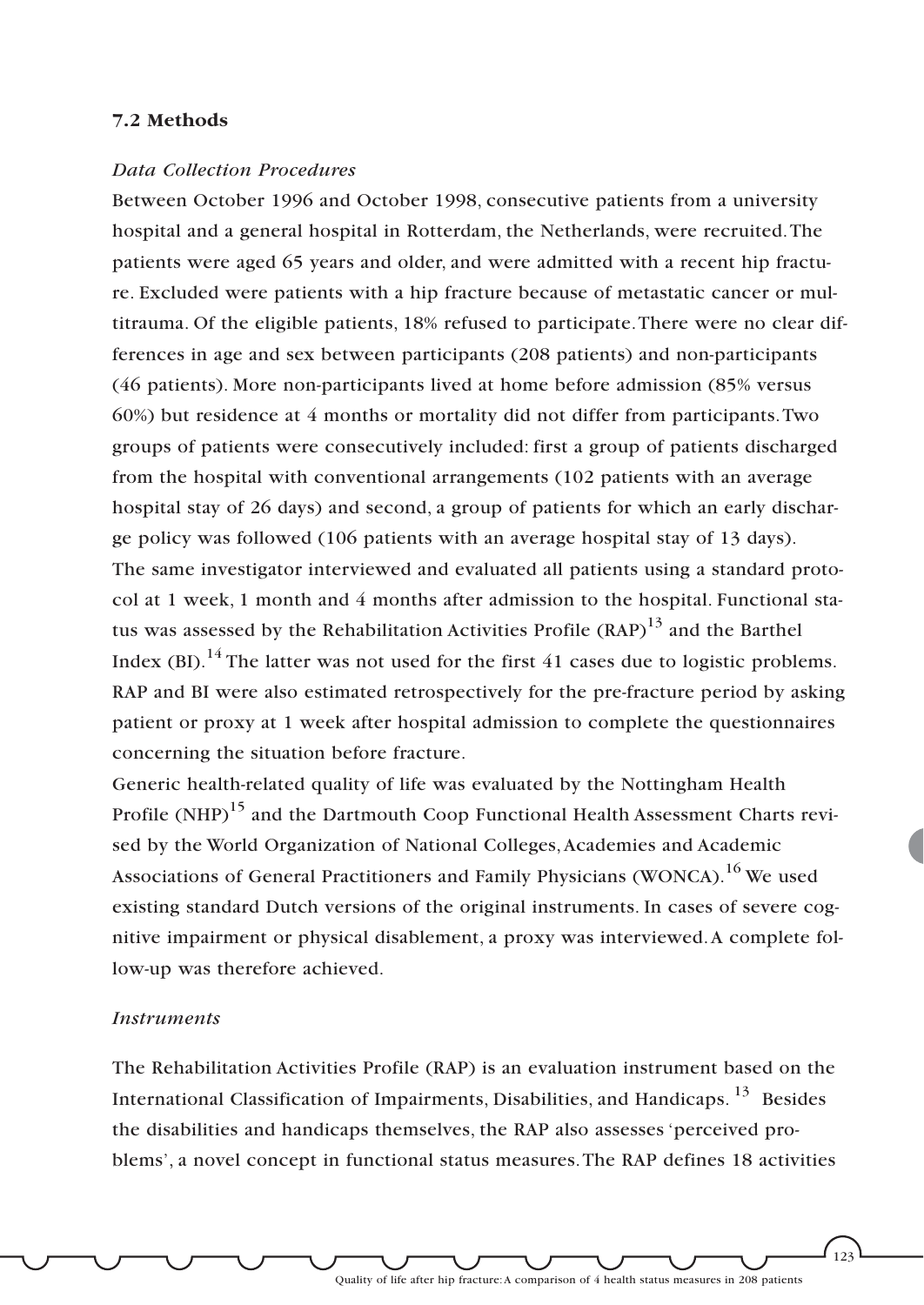in 4 four domains: communication, mobility and personal care, occupation and relationships (Appendix). Response options per activity ranged from 0 (= no difficulty) to 3 (not able to) and per perceived problem from 0 (=none) to 3 (severe).<sup>13</sup> The disabilities were assessed by the investigator; the perceived problems with disabilities were self-reported.

The Barthel Index (BI) is a frequently used measure of mobility and personal care and was initially constructed for the evaluation of patients with neuromuscular and muskuloskeletal disorders.The BI consists of 10 activities focusing on the patient's dependency on help. The scores range from  $0$  (= completely dependent) to 20 (= independent).<sup>14</sup> The Barthel Index score was assessed by the investigator. The Nottingham Health Profile (NHP) was developed as a measure of perceived health for use in population surveys.The NHP consists of 38 dichotomous items that are grouped into 6 scales (emotional reactions, social isolation, physical mobility, pain, energy, and sleep). Each scale ranges from 100 to 0 (0 = optimal health).<sup>15,17</sup> Patients or proxies answer 'yes or no' on the 38 NHP questions.

The COOP/WONCA charts were developed to assess the health-related quality of life of patients in primary care settings. Subjects are requested to score their functioning on each of the 7 items during the 2 weeks before assessment on 5-point scales (1 = optimal health).The levels on the items (feelings, physical fitness, daily activities, social activities, overall health, change in health, and pain) are illustrated with pictograms.10,16 Patients or proxies select the level on every COOP/WONCA item.

### *Qualitative Analysis of Questionnaire Content.*

A qualitative comparison was performed of the content of the RAP, the BI, the NHP, and the COOP/WONCA charts. Scales/items were considered comparable if their content was judged to refer to the same general health domain.

#### *Quantitative Analysis of Questionnaire Content.*

#### The following analyses were performed:

ر<br>124

Features of score distribution. Mean scores, standard deviations, and the percentages of respondents with maximum possible scores and the minimum possible scores, respectively, were computed per scale (NHP, RAP, BI) or item (COOP/WONCA).The percentage of patients who scored positive  $(> 0)$  on every item of the RAP was calculated.Among those who scored positive, the percentage of patients who perceived problems with the activity (score > 0) was calculated.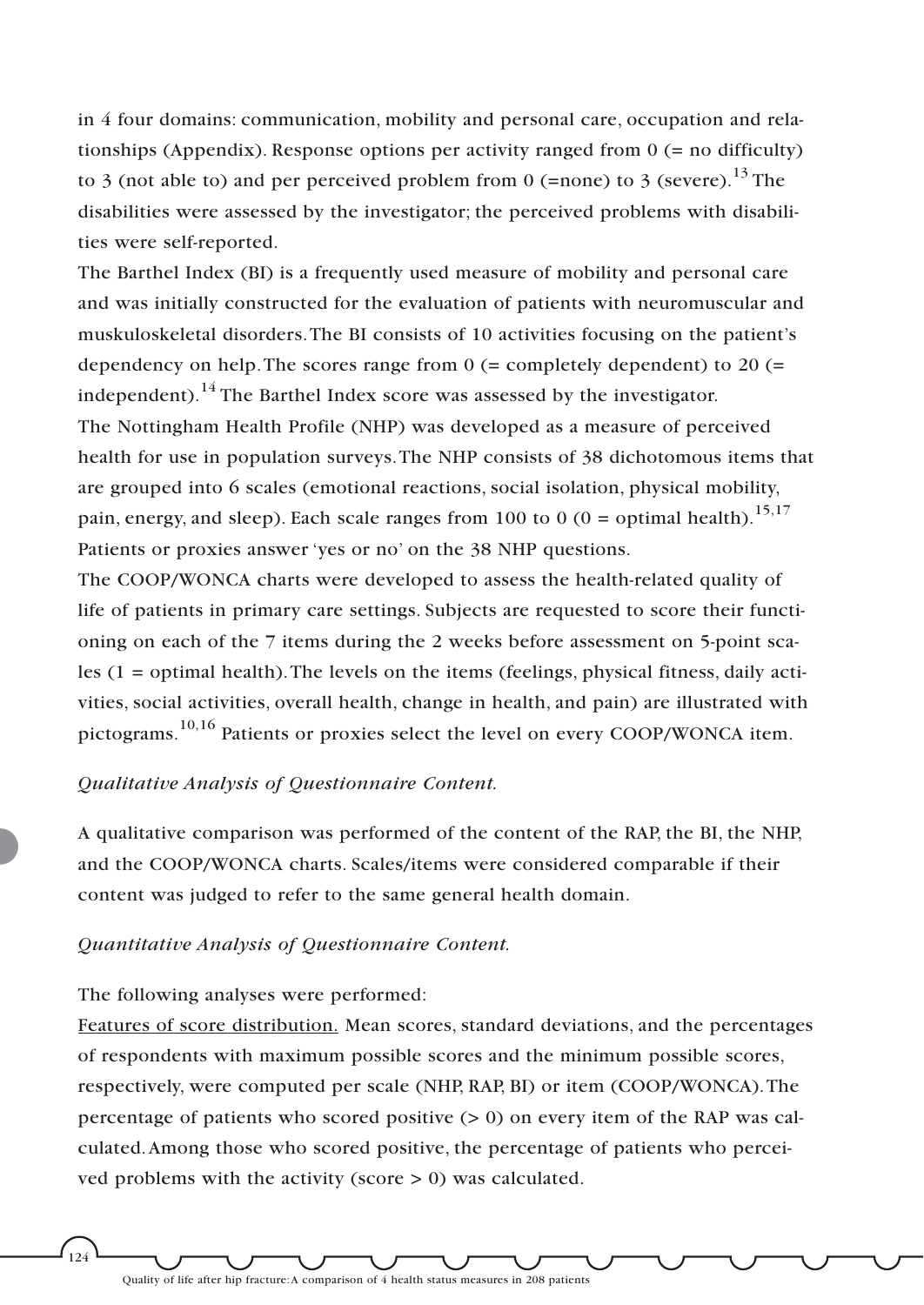Reliability. The internal consistency of the NHP, RAP and BI multi-item scales was determined with Cronbach's  $\alpha$ -coefficient. An  $\alpha$ -coefficient of 0.70 or higher was considered as sufficient for comparisons at group level. Internal consistency estimates could not be calculated for the COOP/WONCA charts because this instrument consists of 7 separate items with an ordered response.

Construct validity. Patterns of correlations between the scales of the NHP, items of the COOP/WONCA, the RAP scales and the BI were examined. It was hypothesized that those scales/items that are conceptually related (according to results of qualitative analysis) would be relatively strongly correlated, whereas those scales/items with less in common would exhibit weaker correlations. Sensitivity to change. The Mann Whitney U test was used to detect differences between the scores of the 4 instruments for the total group of patients before fracture, 1 week after fracture, 1 month after fracture, and 4 months after fracture. When scores differed with  $p$ - values  $< 0.05$  in the expected direction (much worsening between before and 1 week after hip fracture; thereafter gradual improvement), this was viewed as a sign of sensitivity to change of the studied instrument. Moreover, an effect size estimation was calculated which related the difference in mean scores to the dispersion in scores.The effect size (*d*) gives an impression of the clinical relevance of the statistically significant differences. A *d* of 0.2 was considered to indicate a small effect, a *d* of 0.5 a medium effect and a *d* of 0.8 a large effect.The formula employed to calculate *d* was: (mean change score T1-T2) / sd T1 score. Reference values for NHP and COOP/WONCA scores from the literature,  $18,19$  after matching for age and gender, were used for comparison purposes with scores at 4 months, assuming that these reference values were an errorfree estimate of scores in the population.

### *Analysis of predictive factors*

To determine predictive factors for health status (NHP scores) and functioning (RAP score) at 4 months after hip fracture, multiple regression analyses were performed with the following independent variables: living in a nursing home or home for the elderly before fracture, gender, age, early discharge versus conventional discharge, type of fracture, number of comorbidities, and cognitive status after 1 week. Cognitive status was measured using the Mini Mental State Examination. Information regarding age, gender, comorbidity, type of fracture and surgery, discharge destination, and living situation before fracture was obtained from medical charts and health professionals.

Quality of life after hip fracture:A comparison of 4 health status measures in 208 patients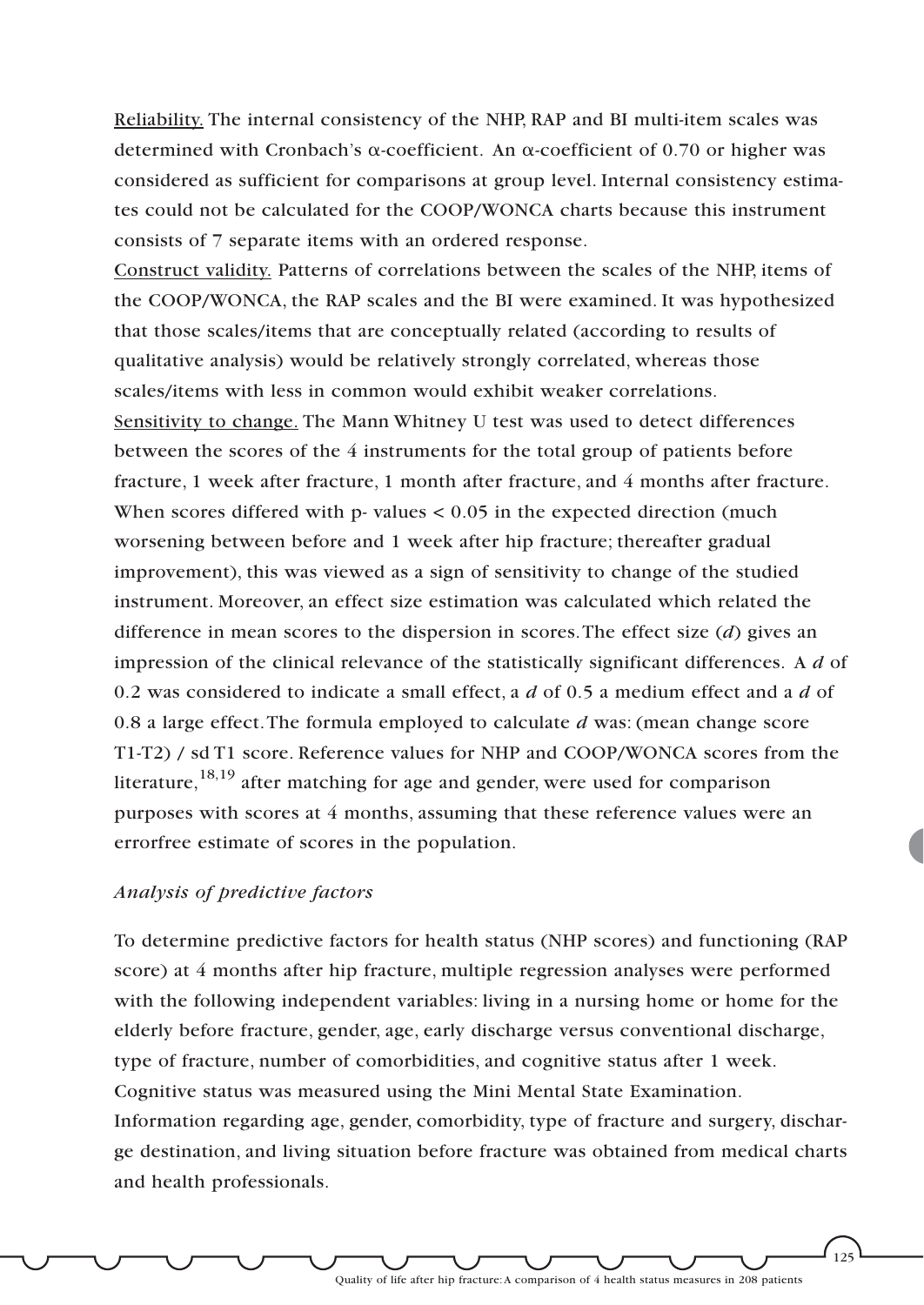### **7.3 Results**

#### *Patient Characteristics*

Patients were of high mean age (83 years); predominantly female (79%), and a substantial proportion (41%) already lived in an institution before their hip fracture (Table 1). Nearly 2/3 of patients were discharged from the hospital to a nursing home.At 4 months after hospital admission, 19% were dead and 27% were staying in a nursing home. Of the patients who came from home, 63% were back at home at 4 months after fracture. Patients had on average 2.3 comorbid conditions at hospital admission and only 6% had no comorbid condition at all. Dementia had been diagnosed before hospital admission for 20% of all patients.

## *Recovery of Function and Quality of Life*

Patients improved in functioning between 1 week and 1 month and between 1 month and 4 months after fracture (Table 2). Only 18% reached the same level of functioning

# **Table 1. Patient characteristics and outcome. 208 patients admitted to hospital with hip fracture.**

| Age<br>Mean<br>83 y<br>Median (25th-75th percentile)<br>84 y (77-89)<br>Percentage women<br>79%<br>Admitted from (%)<br>60%<br>home<br>26%<br>home for the elderly<br>15%<br>nursing home<br>Days in hospital<br>conventionally managed $(n = 102)$<br>26d<br>mean<br>median (25th-75th percentile)<br>18d (13-29)<br>early discharged (n=106)<br>13d<br>mean<br>median (25th-75th percentile)<br>11d (9-15)<br>Discharged from hospital to (%)<br>died<br>3%<br>own home<br>19%<br>home for the elderly<br>13%<br>65%<br>nursing home<br>Residence at 4 months<br>died<br>19%<br>own home<br>39%<br>home for the elderly<br>15%<br>nursing home<br>27%<br>Comorbidity (% of patients)<br>cardiovascular<br>45%<br>41%<br>muskuloskeletal<br>34%<br>neuropsychiatric<br>28%<br>neurologic<br>12%<br>respiratory<br>metabolic and endocrine<br>16%<br>8%<br>gastrointestinal<br>urogenital<br>7%<br>Number of comorbidities (% of patients)<br>6%<br>25%<br>25%<br>28%<br>16%<br>>3<br>2.3<br>mean | Variable | value |
|---------------------------------------------------------------------------------------------------------------------------------------------------------------------------------------------------------------------------------------------------------------------------------------------------------------------------------------------------------------------------------------------------------------------------------------------------------------------------------------------------------------------------------------------------------------------------------------------------------------------------------------------------------------------------------------------------------------------------------------------------------------------------------------------------------------------------------------------------------------------------------------------------------------------------------------------------------------------------------------------------|----------|-------|
|                                                                                                                                                                                                                                                                                                                                                                                                                                                                                                                                                                                                                                                                                                                                                                                                                                                                                                                                                                                                   |          |       |
|                                                                                                                                                                                                                                                                                                                                                                                                                                                                                                                                                                                                                                                                                                                                                                                                                                                                                                                                                                                                   |          |       |
|                                                                                                                                                                                                                                                                                                                                                                                                                                                                                                                                                                                                                                                                                                                                                                                                                                                                                                                                                                                                   |          |       |
|                                                                                                                                                                                                                                                                                                                                                                                                                                                                                                                                                                                                                                                                                                                                                                                                                                                                                                                                                                                                   |          |       |
|                                                                                                                                                                                                                                                                                                                                                                                                                                                                                                                                                                                                                                                                                                                                                                                                                                                                                                                                                                                                   |          |       |
|                                                                                                                                                                                                                                                                                                                                                                                                                                                                                                                                                                                                                                                                                                                                                                                                                                                                                                                                                                                                   |          |       |
|                                                                                                                                                                                                                                                                                                                                                                                                                                                                                                                                                                                                                                                                                                                                                                                                                                                                                                                                                                                                   |          |       |
|                                                                                                                                                                                                                                                                                                                                                                                                                                                                                                                                                                                                                                                                                                                                                                                                                                                                                                                                                                                                   |          |       |
|                                                                                                                                                                                                                                                                                                                                                                                                                                                                                                                                                                                                                                                                                                                                                                                                                                                                                                                                                                                                   |          |       |
|                                                                                                                                                                                                                                                                                                                                                                                                                                                                                                                                                                                                                                                                                                                                                                                                                                                                                                                                                                                                   |          |       |
|                                                                                                                                                                                                                                                                                                                                                                                                                                                                                                                                                                                                                                                                                                                                                                                                                                                                                                                                                                                                   |          |       |
|                                                                                                                                                                                                                                                                                                                                                                                                                                                                                                                                                                                                                                                                                                                                                                                                                                                                                                                                                                                                   |          |       |
|                                                                                                                                                                                                                                                                                                                                                                                                                                                                                                                                                                                                                                                                                                                                                                                                                                                                                                                                                                                                   |          |       |
|                                                                                                                                                                                                                                                                                                                                                                                                                                                                                                                                                                                                                                                                                                                                                                                                                                                                                                                                                                                                   |          |       |
|                                                                                                                                                                                                                                                                                                                                                                                                                                                                                                                                                                                                                                                                                                                                                                                                                                                                                                                                                                                                   |          |       |
|                                                                                                                                                                                                                                                                                                                                                                                                                                                                                                                                                                                                                                                                                                                                                                                                                                                                                                                                                                                                   |          |       |
|                                                                                                                                                                                                                                                                                                                                                                                                                                                                                                                                                                                                                                                                                                                                                                                                                                                                                                                                                                                                   |          |       |
|                                                                                                                                                                                                                                                                                                                                                                                                                                                                                                                                                                                                                                                                                                                                                                                                                                                                                                                                                                                                   |          |       |
|                                                                                                                                                                                                                                                                                                                                                                                                                                                                                                                                                                                                                                                                                                                                                                                                                                                                                                                                                                                                   |          |       |
|                                                                                                                                                                                                                                                                                                                                                                                                                                                                                                                                                                                                                                                                                                                                                                                                                                                                                                                                                                                                   |          |       |
|                                                                                                                                                                                                                                                                                                                                                                                                                                                                                                                                                                                                                                                                                                                                                                                                                                                                                                                                                                                                   |          |       |
|                                                                                                                                                                                                                                                                                                                                                                                                                                                                                                                                                                                                                                                                                                                                                                                                                                                                                                                                                                                                   |          |       |
|                                                                                                                                                                                                                                                                                                                                                                                                                                                                                                                                                                                                                                                                                                                                                                                                                                                                                                                                                                                                   |          |       |
|                                                                                                                                                                                                                                                                                                                                                                                                                                                                                                                                                                                                                                                                                                                                                                                                                                                                                                                                                                                                   |          |       |
|                                                                                                                                                                                                                                                                                                                                                                                                                                                                                                                                                                                                                                                                                                                                                                                                                                                                                                                                                                                                   |          |       |
|                                                                                                                                                                                                                                                                                                                                                                                                                                                                                                                                                                                                                                                                                                                                                                                                                                                                                                                                                                                                   |          |       |
|                                                                                                                                                                                                                                                                                                                                                                                                                                                                                                                                                                                                                                                                                                                                                                                                                                                                                                                                                                                                   |          |       |
|                                                                                                                                                                                                                                                                                                                                                                                                                                                                                                                                                                                                                                                                                                                                                                                                                                                                                                                                                                                                   |          |       |
|                                                                                                                                                                                                                                                                                                                                                                                                                                                                                                                                                                                                                                                                                                                                                                                                                                                                                                                                                                                                   |          |       |
|                                                                                                                                                                                                                                                                                                                                                                                                                                                                                                                                                                                                                                                                                                                                                                                                                                                                                                                                                                                                   |          |       |
|                                                                                                                                                                                                                                                                                                                                                                                                                                                                                                                                                                                                                                                                                                                                                                                                                                                                                                                                                                                                   |          |       |
|                                                                                                                                                                                                                                                                                                                                                                                                                                                                                                                                                                                                                                                                                                                                                                                                                                                                                                                                                                                                   |          |       |
|                                                                                                                                                                                                                                                                                                                                                                                                                                                                                                                                                                                                                                                                                                                                                                                                                                                                                                                                                                                                   |          |       |
|                                                                                                                                                                                                                                                                                                                                                                                                                                                                                                                                                                                                                                                                                                                                                                                                                                                                                                                                                                                                   |          |       |
|                                                                                                                                                                                                                                                                                                                                                                                                                                                                                                                                                                                                                                                                                                                                                                                                                                                                                                                                                                                                   |          |       |
|                                                                                                                                                                                                                                                                                                                                                                                                                                                                                                                                                                                                                                                                                                                                                                                                                                                                                                                                                                                                   |          |       |
|                                                                                                                                                                                                                                                                                                                                                                                                                                                                                                                                                                                                                                                                                                                                                                                                                                                                                                                                                                                                   |          |       |
|                                                                                                                                                                                                                                                                                                                                                                                                                                                                                                                                                                                                                                                                                                                                                                                                                                                                                                                                                                                                   |          |       |
|                                                                                                                                                                                                                                                                                                                                                                                                                                                                                                                                                                                                                                                                                                                                                                                                                                                                                                                                                                                                   |          |       |
|                                                                                                                                                                                                                                                                                                                                                                                                                                                                                                                                                                                                                                                                                                                                                                                                                                                                                                                                                                                                   |          |       |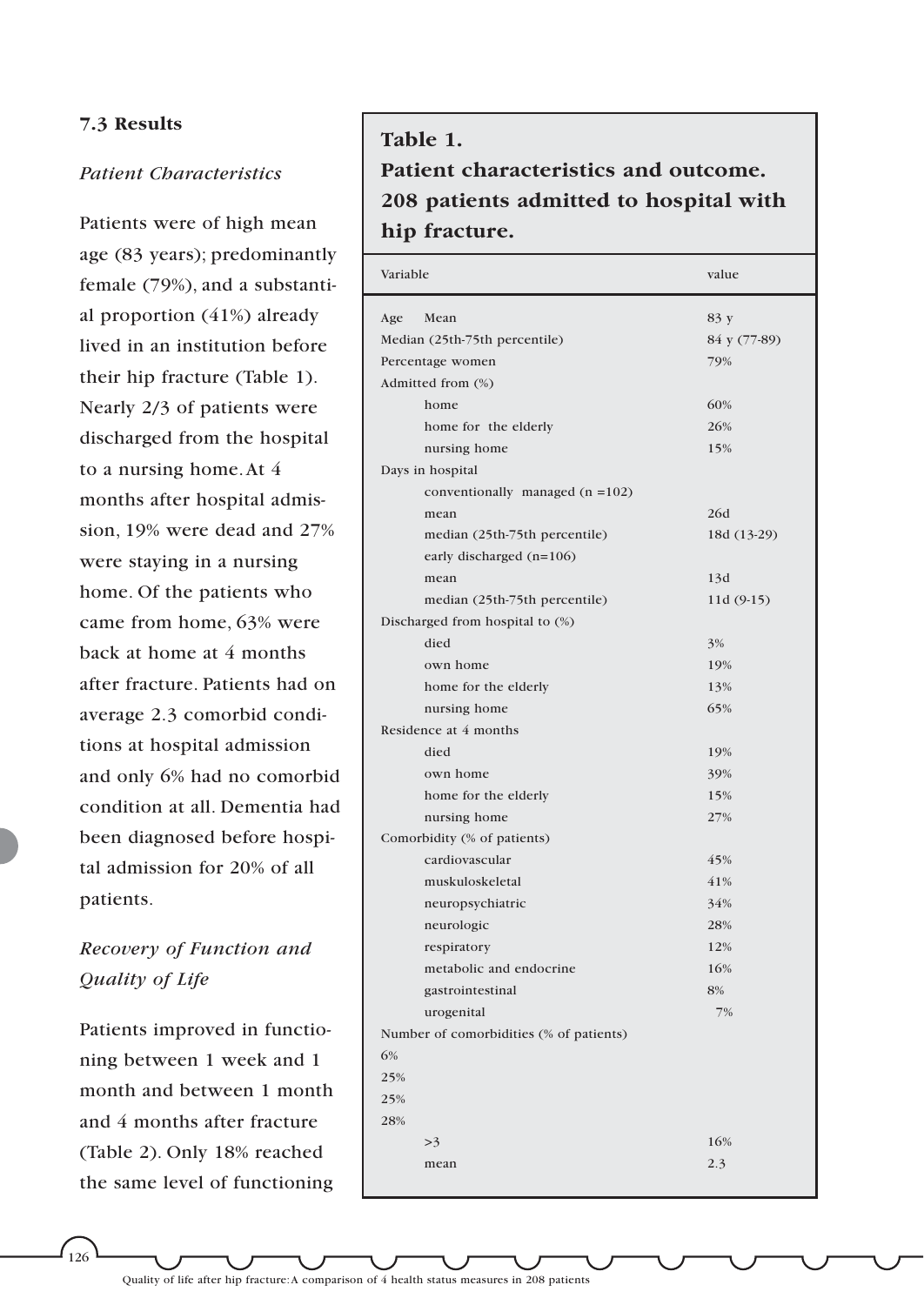as before fracture measured by the RAP and 33% when measured by the Barthel Index.The patient group improved in all dimensions of the NHP between 1 week and 4 months. Compared with reference values<sup>18-19</sup>, lower scores of health were found at 4 months in physical mobility, emotional reactions and social isolation. Patients did not clearly differ from the reference population in energy and pain and scored better in regard to sleep.

The COOP/WONCA charts indicated that physical fitness improved between 1 week and 1 month and between 1 month and 4 months. Pain and daily activities improved between 1 month and 4 months. Patients improved in general health between 1 week and 4 months. Compared with reference values, lower appreciation of health at 4 months was found in physical fitness, feelings, daily activities and overall health. The proportion of patients who scored  $> 0$  per activity of the RAP at 4 months after fracture is shown in Table 3. Nearly all patients had difficulties with activities such as housekeeping, climbing stairs, using transport, and providing for meals. Many patients (for instance 88% for household activities), had already experienced difficulties with performing these activities before fracture. However on all items, with the exception of communication and relationship items, a significant decrease was found in performance, in comparison with the situation before fracture (data not shown).A large proportion of patients (64-76%) had difficulties with mobility and personal care activities.When asked for their perceived problems with existing disabilities, patients had most problems with reduced capacities in mobility such as maintaining posture (62%), walking (61%), changing posture (57%), maintaining continence (46%), and using transport (45%). Problems with household activities (10%) and providing for meals (10%) were far less important.

Important prognostic factors for reduced physical mobility at 4 months were living in a home for the elderly before fracture, larger number of comorbidities at hospital admission, older age, and lower cognitive status (Table 4).The same factors predicted reduced functioning (as assessed by the RAP communication-mobility-personal care) at 4 months after hip fracture. Living in an institution before fracture also predicted reduced energy and increased emotional reactions at 4 months.The only variable that predicted increased pain was the number of comorbidities at hospital admission.The most important prognostic factor for reduced health status was the number of comorbidities at hospital admission.

Quality of life after hip fracture:A comparison of 4 health status measures in 208 patients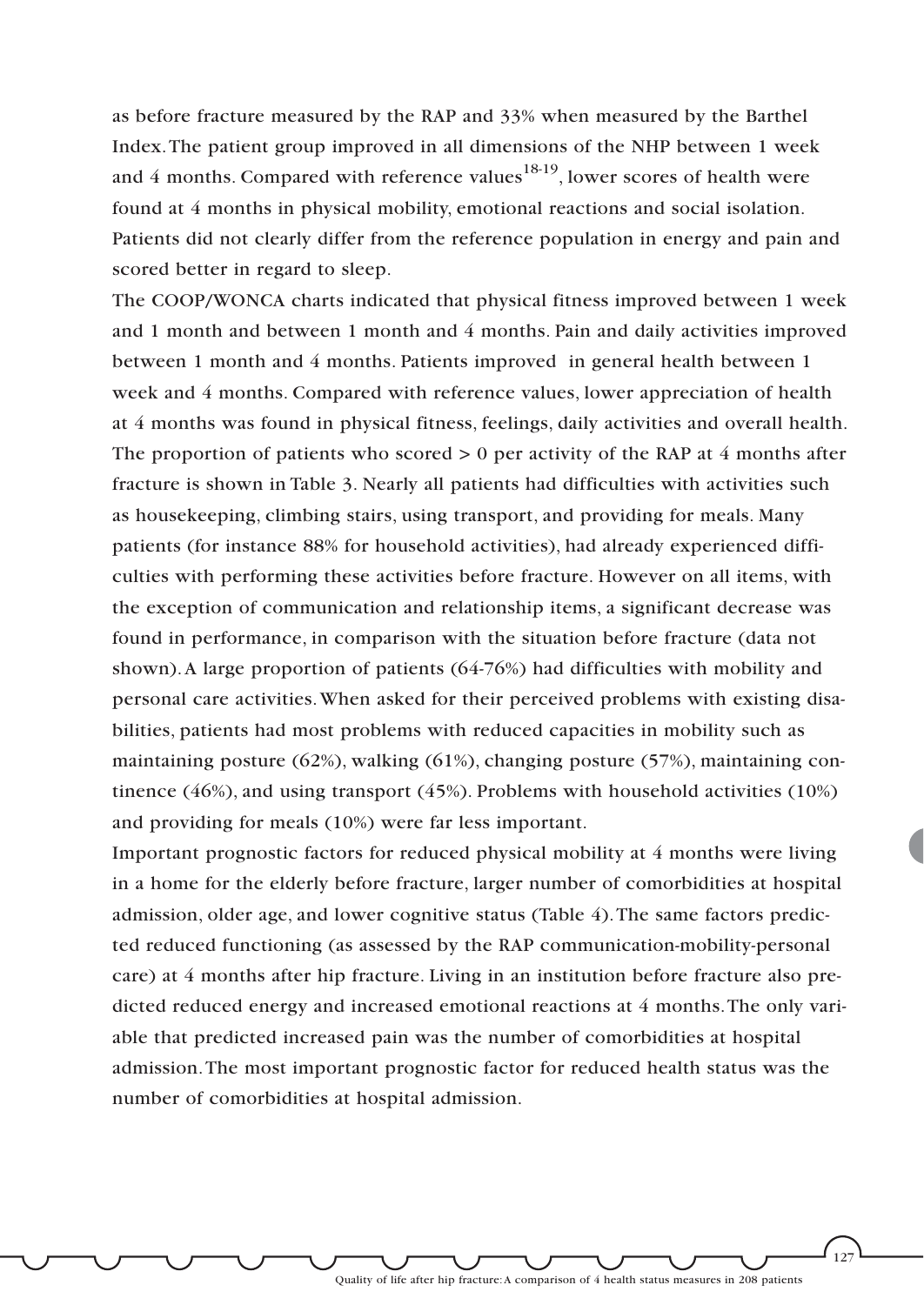**Table 2.**  Table 2.

 $\widehat{\mathcal{A}_{128}}$ 

|                                                                                              | es Profile (RAP) and Barthel Index (BI) scores of hip fracture patients 1 week, |                                              |
|----------------------------------------------------------------------------------------------|---------------------------------------------------------------------------------|----------------------------------------------|
| uality of life in hip fracture patients. Nottingham Health Profile (NHP), COOP/WONCA charts, |                                                                                 |                                              |
|                                                                                              |                                                                                 |                                              |
|                                                                                              |                                                                                 |                                              |
|                                                                                              |                                                                                 |                                              |
|                                                                                              |                                                                                 |                                              |
|                                                                                              |                                                                                 |                                              |
|                                                                                              |                                                                                 |                                              |
|                                                                                              |                                                                                 |                                              |
|                                                                                              |                                                                                 |                                              |
|                                                                                              |                                                                                 |                                              |
|                                                                                              |                                                                                 |                                              |
|                                                                                              |                                                                                 |                                              |
|                                                                                              |                                                                                 |                                              |
|                                                                                              |                                                                                 |                                              |
|                                                                                              | Rehabilitation Activiti                                                         | month and 4 months after hospital admission. |
|                                                                                              |                                                                                 |                                              |

| 1 month and 4 months after                                          |                                             | hospital admission.                             |                                                 |                                   |                              |                                                      |                       |                                            |               |                                                                                                                                                                                                                                                                                                                                                                                                             |            |                                                                      |
|---------------------------------------------------------------------|---------------------------------------------|-------------------------------------------------|-------------------------------------------------|-----------------------------------|------------------------------|------------------------------------------------------|-----------------------|--------------------------------------------|---------------|-------------------------------------------------------------------------------------------------------------------------------------------------------------------------------------------------------------------------------------------------------------------------------------------------------------------------------------------------------------------------------------------------------------|------------|----------------------------------------------------------------------|
| Instrument                                                          | Before fracture<br>$(n = 208)$              | $(n = 208)$<br>1 week                           | $(n = 199)$<br>1 month                          | $(n = 168)$<br>4 months           | Reference<br>Values #        | 1 week versus<br>$1$ month                           | effect                | 1 month versus 1 week versus<br>4 months   | effect        | $4$ months                                                                                                                                                                                                                                                                                                                                                                                                  | effect     | 4 months<br>reference<br>versus                                      |
|                                                                     |                                             | score(SD)                                       | score(SD)                                       | score(SD)                         | score                        | $\, \parallel$<br>$\mathbf{p}$                       | size                  | $\ensuremath{\mathsf{II}}$<br>$\mathbf{p}$ | size          | $\, \rm II$<br>$\mathbf{p}$                                                                                                                                                                                                                                                                                                                                                                                 | size       | $p =$                                                                |
| Physical Mobility<br>NHP (0-100)                                    |                                             |                                                 |                                                 |                                   |                              | 苦苦苦                                                  | $\overline{61}$       | $*$<br>$*$                                 |               | ***                                                                                                                                                                                                                                                                                                                                                                                                         | .48        | 苦苦苦                                                                  |
| Sleep                                                               |                                             |                                                 |                                                 |                                   |                              |                                                      |                       |                                            |               | $\begin{array}{l} * \\ * \\ * \end{array}$                                                                                                                                                                                                                                                                                                                                                                  |            | $*$                                                                  |
| <b>Emotional Reaction</b>                                           |                                             | 638666<br>699669<br>8.588888                    | 116886<br>116988<br>72914                       | 846377<br>848377                  | $-25.52$<br>866666<br>888488 | $*$ $\begin{array}{c} 0.5 \\ 0.5 \\ 0.5 \end{array}$ | $-5.5.75$             | $\begin{array}{c} 1.5 \\ 1.5 \end{array}$  | 5.9972        | $\frac{1}{N}$                                                                                                                                                                                                                                                                                                                                                                                               | $35 - 37$  | ***                                                                  |
| Energy                                                              |                                             |                                                 |                                                 |                                   |                              |                                                      |                       |                                            |               | $\begin{array}{c}\n% \begin{array}{c}\n% \begin{array}{c}\n% \begin{array}{c}\n% \end{array} & \end{array} & \end{array} & \begin{array}{c}\n% \end{array} & \end{array} \end{array} \end{array}$                                                                                                                                                                                                           |            | $\mathbf{n}$ .s                                                      |
| Social Isolation                                                    |                                             |                                                 | 298                                             |                                   |                              |                                                      |                       | $\sum_{**}$                                | 0.35          | $\ast$                                                                                                                                                                                                                                                                                                                                                                                                      | .95        |                                                                      |
| Pain                                                                |                                             |                                                 |                                                 |                                   |                              | $\frac{36}{36}$                                      |                       |                                            |               | $\begin{array}{cccc}\frac{1}{2} & \frac{1}{2} & \frac{1}{2} & \frac{1}{2} & \frac{1}{2} & \frac{1}{2} & \frac{1}{2} & \frac{1}{2} & \frac{1}{2} & \frac{1}{2} & \frac{1}{2} & \frac{1}{2} & \frac{1}{2} & \frac{1}{2} & \frac{1}{2} & \frac{1}{2} & \frac{1}{2} & \frac{1}{2} & \frac{1}{2} & \frac{1}{2} & \frac{1}{2} & \frac{1}{2} & \frac{1}{2} & \frac{1}{2} & \frac{1}{2} & \frac{1}{2} & \frac{1}{2$ |            | 0.5                                                                  |
| COOP/WONCA (0-5)                                                    |                                             |                                                 |                                                 |                                   |                              |                                                      |                       |                                            |               |                                                                                                                                                                                                                                                                                                                                                                                                             |            |                                                                      |
| Physical Fitness                                                    |                                             |                                                 |                                                 |                                   |                              | $\frac{w}{2}$                                        |                       | ***                                        |               | ***                                                                                                                                                                                                                                                                                                                                                                                                         | 1.15       | ***                                                                  |
| Feelings                                                            |                                             | (0.3)<br>$4.9$<br>2.6                           | $4.7$<br>$4.1$<br>$4.1$                         |                                   |                              | $\frac{1}{a}$                                        | 56                    | $n.*$                                      |               |                                                                                                                                                                                                                                                                                                                                                                                                             |            | $\frac{36}{36}$                                                      |
| Daily Activities                                                    |                                             | n.a                                             |                                                 |                                   |                              |                                                      |                       |                                            |               | n.a                                                                                                                                                                                                                                                                                                                                                                                                         |            | $\begin{smallmatrix} \#\\[-1.2mm] \#\\[-1.2mm] \# \end{smallmatrix}$ |
| Social Activities                                                   |                                             | n.a                                             |                                                 |                                   |                              | n.a                                                  |                       | $n_{**}$                                   |               | n.a                                                                                                                                                                                                                                                                                                                                                                                                         |            | n.s                                                                  |
| Change in Health                                                    |                                             | $4.1\,$                                         |                                                 |                                   |                              | $\frac{35}{36}$                                      |                       |                                            |               | $\frac{36}{36}$                                                                                                                                                                                                                                                                                                                                                                                             |            | $n.*$                                                                |
| Overall health                                                      |                                             | 0.60<br>0.60<br>0.50<br>$3.\overline{3}$<br>2.9 | ନ୍ନିମ୍ବମ୍ବନ<br>୧୯୯୯୯୧୧<br>$24040$<br>$24040$    | s<br>Angradura<br>Angradura       | RRRGGESH<br>Eddeed           | $\frac{m}{2}$                                        | $1.8$<br>$40$<br>$11$ | n.s                                        | 3.53345       | $\begin{smallmatrix} &\#\\&\#\\&\#\\&\# \end{smallmatrix}$                                                                                                                                                                                                                                                                                                                                                  | 1.31<br>48 |                                                                      |
| Pain                                                                |                                             |                                                 |                                                 |                                   |                              | n.s                                                  |                       |                                            |               | $\frac{35}{36}$                                                                                                                                                                                                                                                                                                                                                                                             |            | $a$ .                                                                |
| <b>RAP</b>                                                          |                                             |                                                 |                                                 |                                   |                              |                                                      |                       |                                            |               |                                                                                                                                                                                                                                                                                                                                                                                                             |            |                                                                      |
| Mobility + Personal<br>care (0-30)                                  | 8.9 (7.6)                                   | (4.5)                                           |                                                 |                                   | n.a                          | $*$<br>$*$                                           | 80                    | $*$<br>$*$                                 |               | $*$<br>$*$                                                                                                                                                                                                                                                                                                                                                                                                  | $1.67$     |                                                                      |
| Occupation (0-9)                                                    |                                             | $\frac{21.5}{n.a}$                              | $6.59$<br>$0.49$<br>$\frac{17.8}{7.3}$<br>0.8 a | $13.3$<br>$0.7$<br>$0.7$<br>$0.7$ | n.a                          | n.a                                                  |                       | $\frac{36}{36}$                            | $rac{44}{43}$ | n.a                                                                                                                                                                                                                                                                                                                                                                                                         |            |                                                                      |
| Communication (0-6)                                                 | 0.6(1.3)                                    | (1.5)<br>$1.0\,$                                |                                                 |                                   | n.a                          | n.s                                                  | $\overline{12}$       | n.s                                        |               | n.s                                                                                                                                                                                                                                                                                                                                                                                                         | .06        |                                                                      |
| Relationships (0-9)                                                 |                                             | n.a                                             |                                                 |                                   | n.a                          | n.a                                                  |                       | n.a                                        |               | n.a                                                                                                                                                                                                                                                                                                                                                                                                         |            |                                                                      |
| BI (20-0)                                                           | 15.8(4.5)                                   | (4.9)<br>6.9                                    | (6.3)<br>9.8                                    | 12.8                              | n.a<br>(6.5)                 | ***                                                  | 59                    | ***                                        | 32            | ****                                                                                                                                                                                                                                                                                                                                                                                                        | 1.05       |                                                                      |
| effect size:<br>$=$ > 0.05<br>$= < 0.05$<br>$= 60.01$<br>n.s<br>$*$ | $.5$ = medium effect<br>$.2$ = small effect |                                                 |                                                 |                                   |                              |                                                      |                       |                                            |               |                                                                                                                                                                                                                                                                                                                                                                                                             |            |                                                                      |
| $*** = 0.001$                                                       | $.8 = \text{large effect}$                  |                                                 |                                                 |                                   |                              |                                                      |                       |                                            |               |                                                                                                                                                                                                                                                                                                                                                                                                             |            |                                                                      |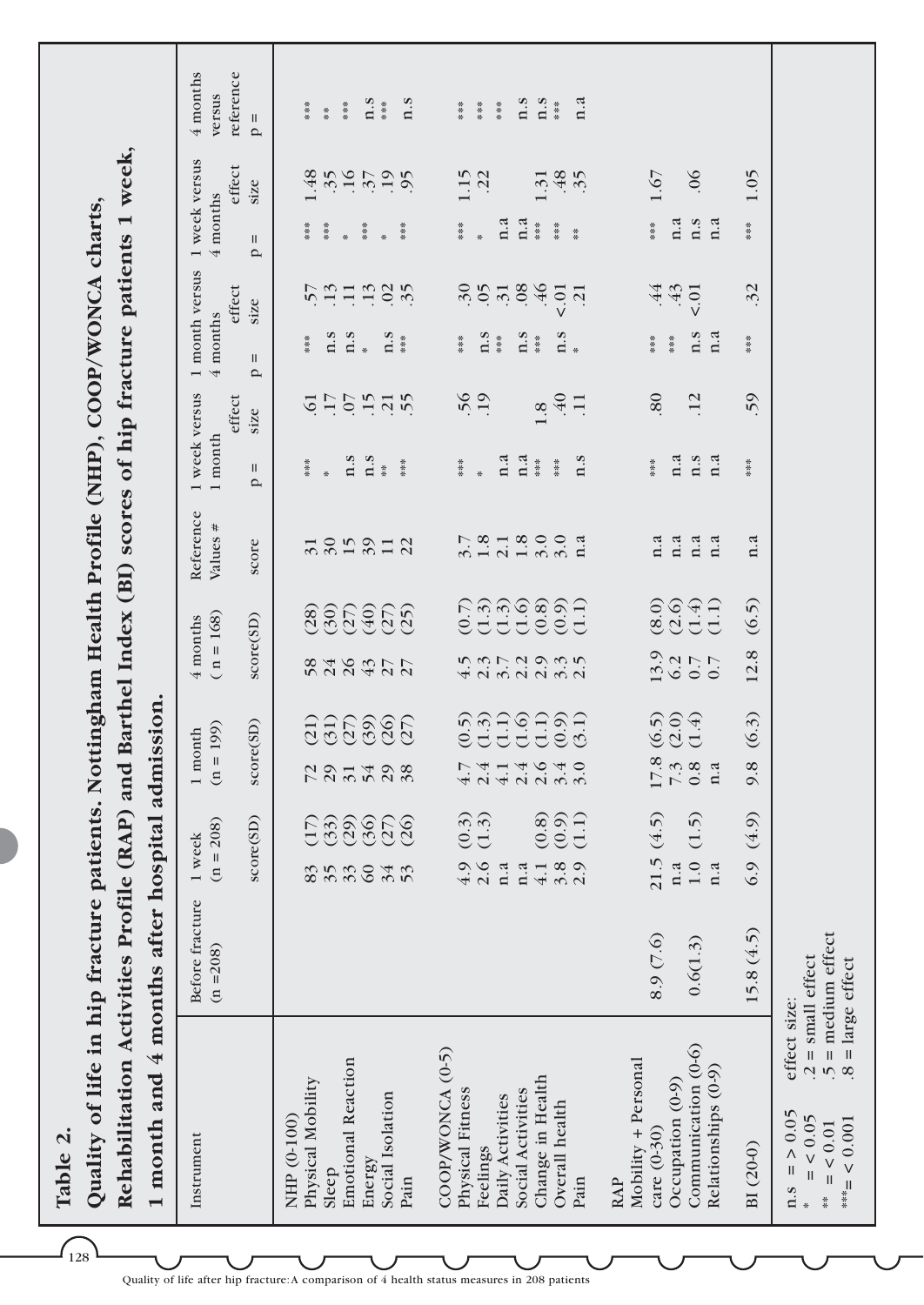| Table 3.                                                                                                    |               |                |                 |                |
|-------------------------------------------------------------------------------------------------------------|---------------|----------------|-----------------|----------------|
| Rehabilitation Activities Profile scores and Perceived Problems at<br>4 months after hip fracture $(n=168)$ |               |                |                 |                |
| RAP item                                                                                                    | Score $> 0$   |                | % patients with |                |
|                                                                                                             | % of patients |                | perceived       |                |
|                                                                                                             | with          |                | problem         |                |
|                                                                                                             |               |                | among patients  |                |
|                                                                                                             |               |                | with score>0    |                |
|                                                                                                             |               | rank           |                 | rank           |
| Household activities                                                                                        | 97            | $\mathbf{1}$   | 10              | 17             |
| Climbing stairs                                                                                             | 88            | 2              | 22              | 15             |
| Using transport                                                                                             | 85            | $\overline{3}$ | 45              | $\overline{7}$ |
| Providing for meals                                                                                         | 80            | 4              | 10              | 16             |
| Changing posture                                                                                            | 76            | 5              | 57              | 3              |
| Walking                                                                                                     | 76            | 6              | 61              | 2              |
| Dressing                                                                                                    | 75            | 7              | 42              | 8              |
| Washing and grooming                                                                                        | 74            | 8              | 46              | 5              |
| Undressing                                                                                                  | 70            | 9              | 40              | 9              |
| <b>Maintaining Posture</b>                                                                                  | 64            | 10             | 62              | $\mathbf{1}$   |
| <b>Leisure Activities</b>                                                                                   | 53            | 11             | 32              | 14             |
| Maintaining continence                                                                                      | 51            | 12             | 46              | 6              |
| Eating en Drinking                                                                                          | 31            | 13             | 36              | 12             |
| Comprehending                                                                                               | 26            | 14             | 32              | 13             |
| Friends/acquaintances                                                                                       | 23            | 15             | 38              | 10             |
| Expressing                                                                                                  | 21            | 16             | 37              | 11             |
| Partner                                                                                                     | 09            | 17             | 53              | $\overline{4}$ |
| Child(ren)                                                                                                  | 07            | 18             | 8               | 18             |

*Comparison of instruments*

Qualitative Comparison of Questionnaire Content. The dimensions of quality of life measured by the 4 instruments are shown in Table 5.All 4 instruments assess functional status in mobility (RAP, BI, NHP) or physical fitness (COOP/WONCA). Personal care items are represented in both RAP en BI with a relative overemphasis on toilet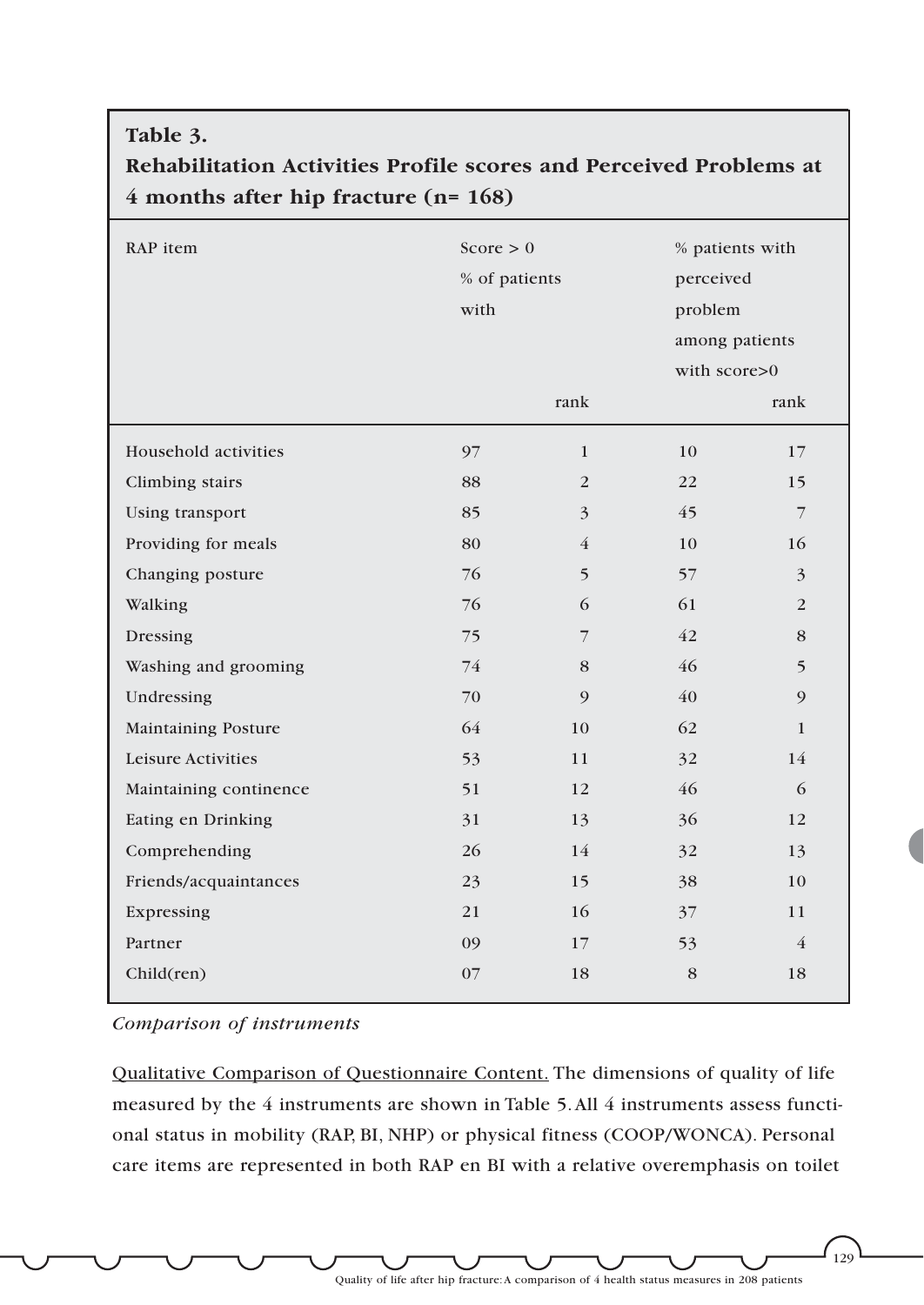function in the BI (Appendix). In addition to these basic activities of daily living, RAP and COOP/WONCA also assess instrumental activities of daily living (household, providing for meals, leisure activities) and the capacity to maintain social relationships.The label of the NHP scale Social Isolation suggests that it belongs to the social health domain. However, it contains 5 items, which focus on loneliness. Therefore, the scale does not assess social activities and more likely belongs to the psychological domain of health.The NHP covers a wider range of psychological health dimensions (emotional reactions, pain, energy, and sleep) than the COOP/WONCA charts.

The main difference in score options between RAP and BI lies in the possibility to score difficulty with performing a task in the RAP while the BI only assesses the dependency on help with performing a task.Therefore, a person might score positive on the RAP (indicating decreased health status) while BI scores indicate complete independence.

Feasibility. A complete follow-up was accomplished.There were no missing values. Because a substantial portion of the patients was cognitively impaired (42 out of  $208 = 20\%$  diagnosed with dementia at hospital admission), it was necessary to use proxies in 26% (297/1150) of interviews to answer the questions of the generic health status instruments.The time needed to fill in the questionnaires was less than 10 minutes per health status instrument per patient or proxy.

Features of Score Distribution. Descriptive statistics for each instrument are shown in Table 6.A relatively large proportion of patients scored the minimum on the NHP scales Sleep and Social isolation (indicating that they had no problems), as well as on the RAP scales Communication and Relationships, and on the COOP/WONCA chart Social Activities, resulting in a skewed score distribution. However, 60% of patients scored the maximum on the COOP/WONCA chart Physical Fitness (indicating severe problems). Sixteen percent of patients scored the maximum  $(20 = \text{totally})$ independent) on the Barthel Index and  $2\%$  scored the minimum (0 = totally independent) on the RAP scale Mobility and Personal Care.Twenty-six percent of patients scored the maximum (9= totally dependent) on the RAP scale Occupation (instrumental activities of daily living) as could be expected with the patient population under investigation.

Reliability. The internal consistency of the 6 scales of the NHP, the 4 scales of the RAP and of the Barthel Index are shown in Table 6.The consistency of only one of the NHP scales (Social Isolation) and 2 of the RAP scales (Relationships and

Quality of life after hip fracture:A comparison of 4 health status measures in 208 patients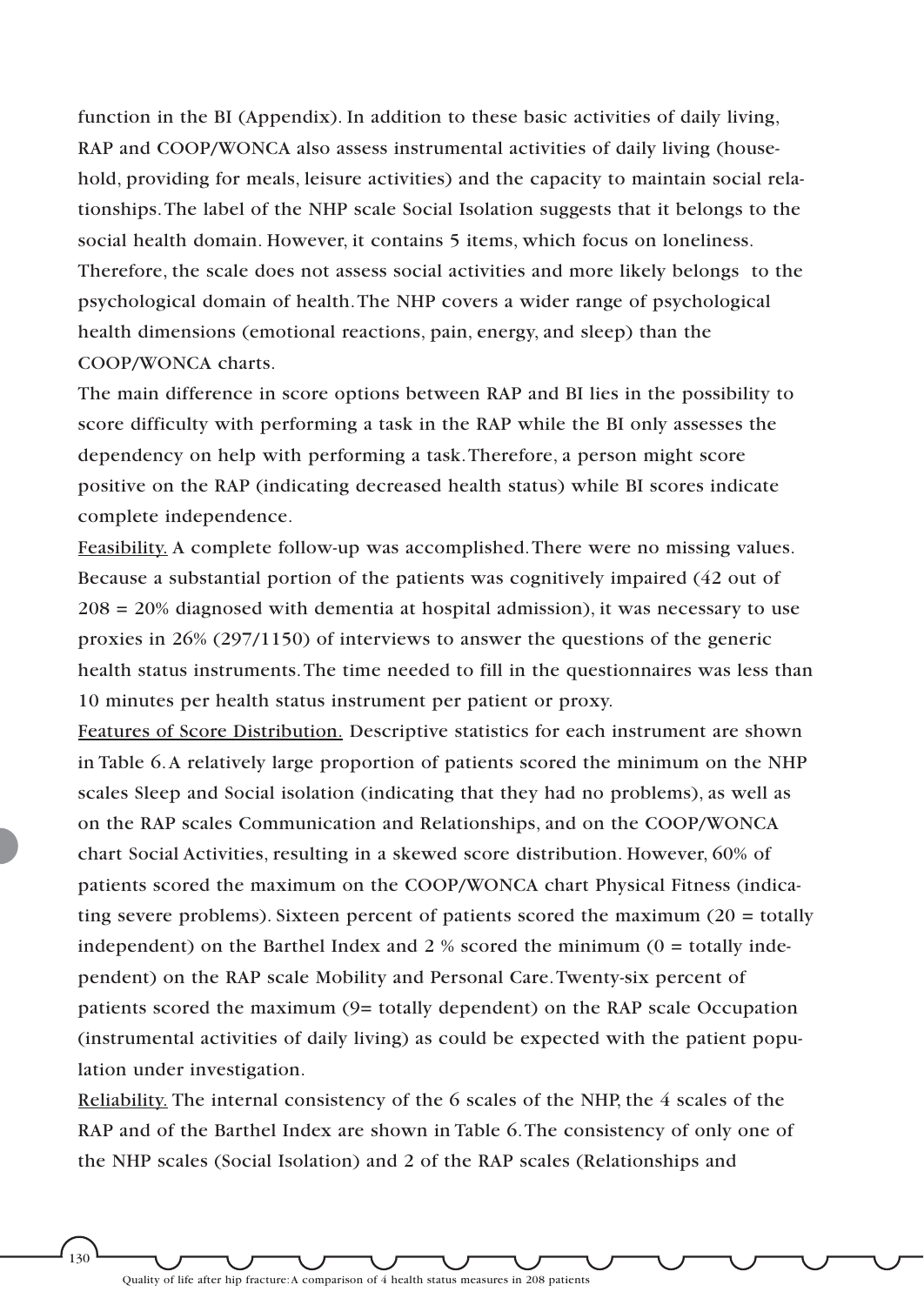Communication) was below the 0.70 standard recommended for group comparisons.The internal consistency of the RAP Mobility and Personal Care and the Barthel Index was very good (respectively  $\alpha$ -coefficient of 0.94 and 0.92). The RAP scale Occupation (0.69) and especially the RAP Relationships (0.13) performances were worse, which may be also related to the fact that these scales contain only 3 items.

Construct Validity. The correlations of the scores on the 4 studied measurement instruments are presented in Table 7.The associations observed between the NHP and the COOP/WONCA were mostly as expected from the qualitative comparison. Physical Mobility (NHP) correlated best with Physical Fitness and Daily Activities (COOP/WONCA). Emotional Reactions (NHP) correlated best with Feelings (C/W), and Pain (NHP) correlated best with Pain (C/W). Sleep (NHP) did not correlate well with any COOP/WONCA scale. Energy and Social Isolation (NHP) exhibited moderate correlations with Daily Activities, Physical Fitness, Social Activities, and Feelings (C/W). High correlations were found between Physical Mobility (NHP), RAP Mobility and Personal Care, RAP Occupation, Barthel Index, Physical Fitness (C/W), and Daily Activities (C/W). Finally, Overall Health (C/W) correlated moderately with all other scales except Sleep and Social Isolation on the NHP and the RAP scales Communication and Relationships.

When the NHP scales were examined for intra-instrument correlations, the only strong correlation found was between Social Isolation and Emotional Reactions (Spearman correlation coefficient = 0.65). For the COOP/WONCA charts a strong correlation existed between Physical Fitness and Daily Activities. (0.68) [data not shown].

Sensitivity to change. The ability of the 4 instruments to discriminate between the 3 follow-up points (1 week, 1 month and 4 months) after admission is shown in Table 2.The RAP Mobility and Personal Care and the Barthel Index show highly significant improvement in functioning between 1 week and 1 month and between 1 month and 4 months with effect sizes ranging from 0.32 to 1.67.The generic health related quality of life instruments were expected to show change in the same direction.All scales of both NHP and COOP/WONCA were able to discriminate between health related quality of life of hip fracture patients 1week and 4 months after hospital admission with mostly small to medium effect sizes (*d* 0.19 to 0.48). Only the NHP scales Pain and Physical Mobility and the COOP/WONCA item Physical Fitness showed a larger effect size (*d* 0.94 to 1.48). Emotional reactions (NHP), Energy (NHP),

Quality of life after hip fracture:A comparison of 4 health status measures in 208 patients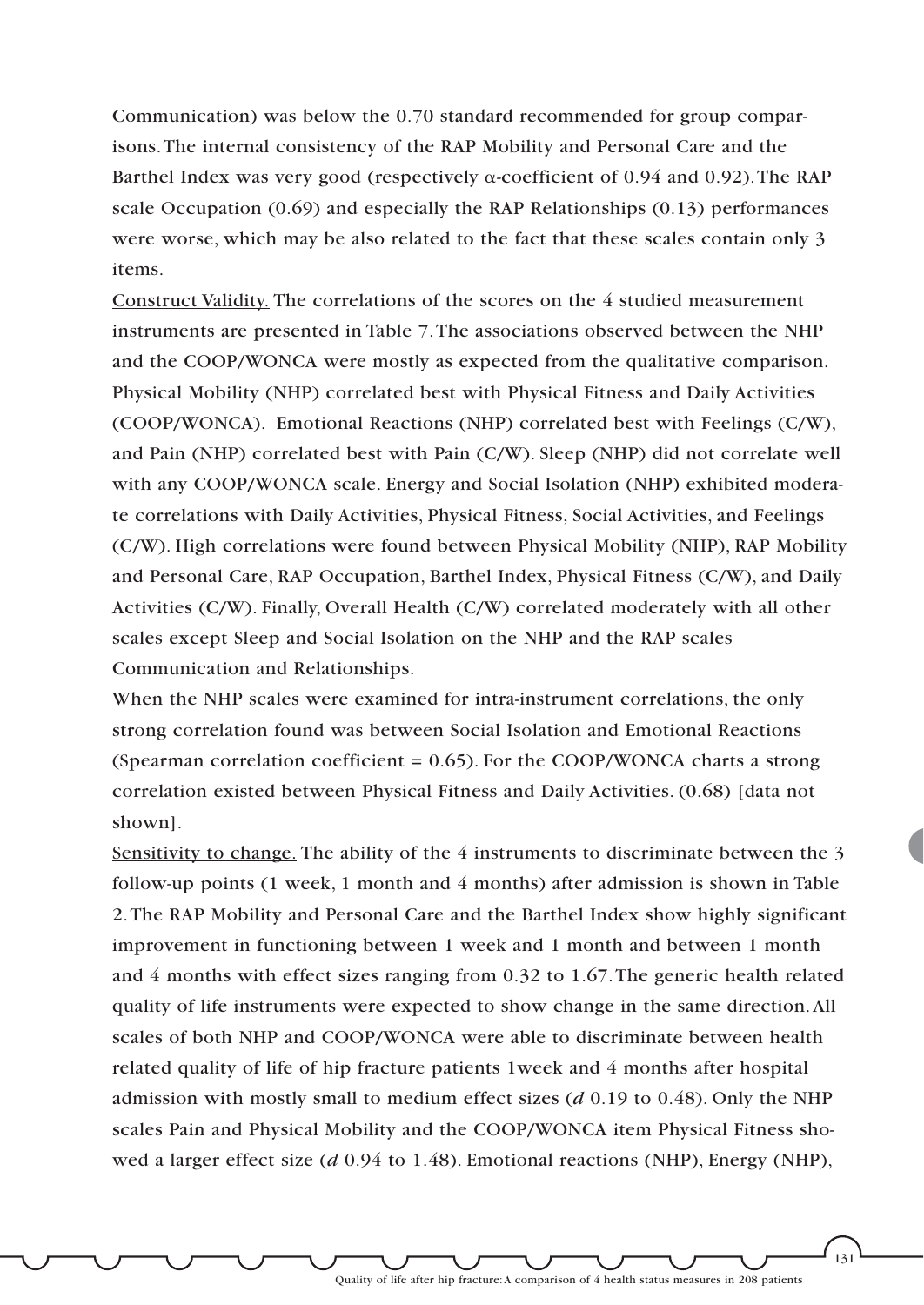| \$ |
|----|
| נב |
| ۶  |

 $132$ 

Regression analysis with originally the following variables: living in a nursing home or home for **Regression analysis with originally the following variables: living in a nursing home or home for** the elderly, gender, age, early discharge versus conventional discharge, type of fracture, number **the elderly, gender, age, early discharge versus conventional discharge, type of fracture, number** Prognostic factors for quality of life 4 months after hip fracture, as measured with the **Prognostic factors for quality of life 4 months after hip fracture, as measured with the Notttingham Health Profile (NHP) and the Rehabilitation Activities Profile (RAP).** Notttingham Health Profile (NHP) and the Rehabilitation Activities Profile (RAP)

**of comorbidities, cognitive status after 1 week. + The tables give the regression coefficients, with**

of comorbidities, cognitive status after 1 week. + The tables give the regression coefficients, with

after hospital admission before fracture for the elderly before comorbidities Admission after hospital admission  $-0.5(-0.6 - 0.3)$ \*\*\*  $-1.0(-1.4 - 0.6)$ \*\*\* Physical  $\text{Physical}$  -1.4)\*  $-1.4$  -1.4)\*  $\text{S.3 } (3.1 - 2.2)$ \*  $\text{S.2 } (3.2 - 8.1)$ \*\*  $-1.4$  -1.4)\*  $-1.4$  -1.4)\* RAP-score -- 0.6 – 0.4 – 0.1 (0.4 – 0.2)\*\* 1.1 (0.4 – 0.2)\*\* 1.1 (0.4 – 0.5 (– 0.6 – 0.6 – 0.6 – 0.6 – 0.6 – 0.5 (– 0.6 – 0.5 – 0.7)\*\*\*  $-0.8(-1.4 - 0.2)$ \*\* MMSE-score 1 week Social isolation 19.2 (0.2 - 38)\* --- 5.7 (1.8 – 9.7)\*\* --- – 0.8 (–1.4 - – 0.2)\*\* Living in a nursing home Living in a home Number of Age at hospital MMSE-score 1 week Energy  $\frac{34}{(14 \cdot 54)^{**}}$  20.4 (6.3 - 35)\*\* 6.3 (1.4 – 11)\* --Pain --- --- 3.2 (0.2 – 6.2)\* --- -- reactions 16.1 (2.4 –30)\* 13.1 (3.1 - 23)\* --- --- --- Sleep --- --- --- --- ---  $0.2(0.1-0.4)$ \*\*  $0.8(0.2 - 1.4)^*$ Age at hospital Admission  $\mathbf{I}$  $\mathbf{i}$  $\mathbf{I}$ Ï  $\mathbf{I}$ 1.1  $(0.4 - 1.9)$ \*\*  $5.2 (2.2 - 8.1)$ \*\* 5.7  $(1.8 - 9.7)$ \*\*  $3.2(0.2 - 6.2)^*$  $6.3 (1.4 - 11)^*$ for the elderly before comorbidities Number of  $\mathbf{i}$ Living in a nursing home Living in a home  $3.7(1.2 - 6.2)$ \*\*  $20.4(6.3-35)$ \*\*  $12.5(3.1 - 22)^{*}$  $13.1 (3.1 - 23)^*$ fracture the 95% confidence intervals. **the 95% confidence intervals.**  $19.2 (0.2 - 38)^*$  $16.1 (2.4 - 30)^*$ before fracture  $34(14-54)$ \*\* ł  $\overline{1}$ ļ Communication Communication Social isolation Personal care Personal care Emotional Emotional RAP-score reactions Mobility Physical mobility Energy Sleep Pain NHP

+ Gender, early versus conventional discharge, and type of fracture: all p- values > .05.

+ Gender, early versus conventional discharge, and type of fracture: all p-values > .05.

 $p < .05$ ;  $*$   $p < .01$ ;  $*$   $p < .001$ .

 $p < .05$ ; \*\*  $p < .01$ ; \*\*\*  $p < .001$ .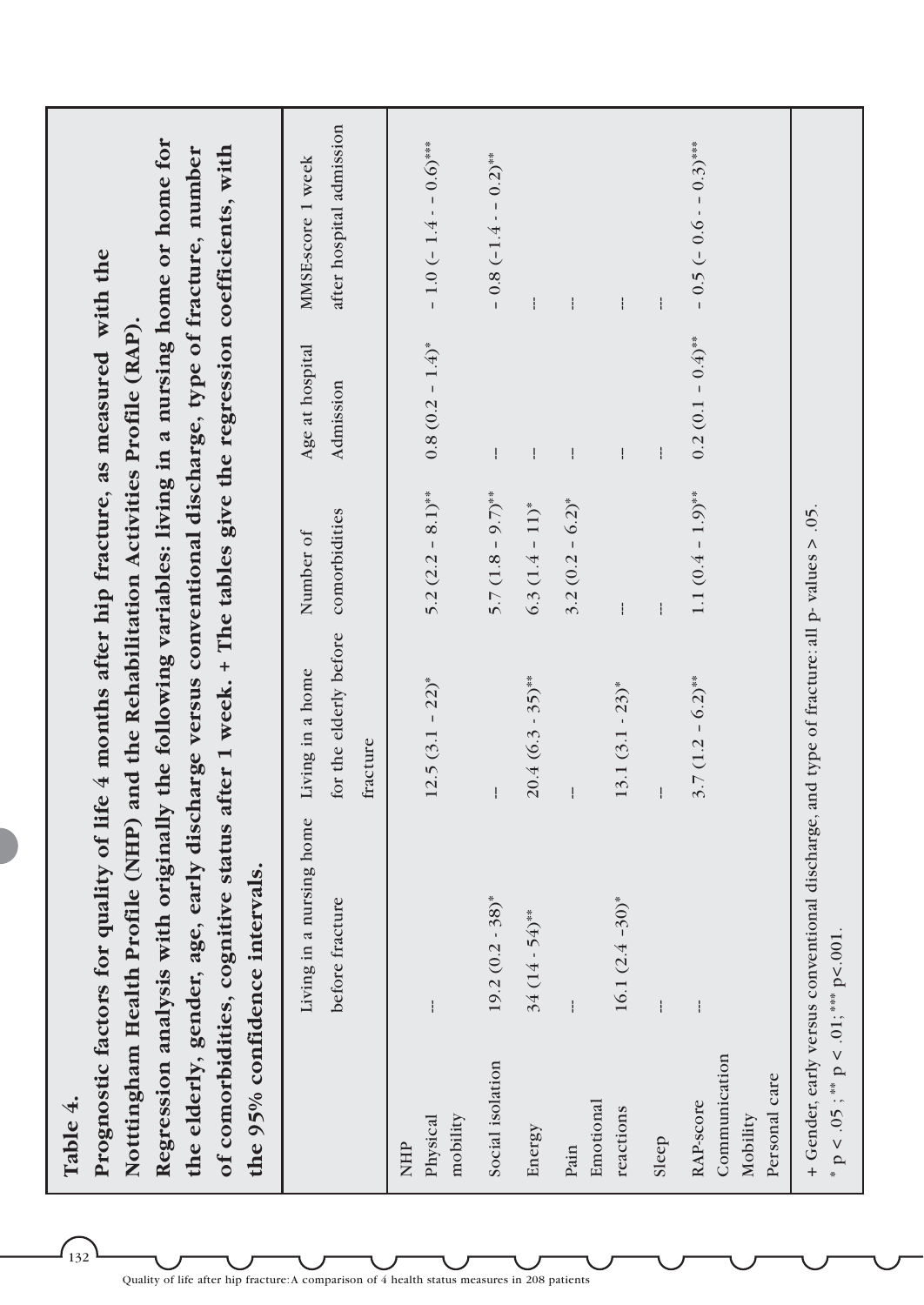and Pain (C/W) did not detect any change between 1 week and 1 month and Sleep (NHP), Emotional Reactions (NHP), Social Isolation (NHP), Feelings (C/W), Social Activities (C/W), and Overall Health (C/W) did not detect changes between 1 month and 4 months.

### **Table 5.**

**Qualitative comparison of the content of Rehabilitation Activities Profile (RAP), Barthel Index (BI), Nottingham Health Profile (NHP), and COOP/WONCA charts.**

| Dimension<br>Of Health | <b>RAP</b>       | <b>BI</b>     | <b>NHP</b>                      | COOP/WONCA               |
|------------------------|------------------|---------------|---------------------------------|--------------------------|
| Functional             | Communication -- |               |                                 |                          |
|                        | Mobility         | Mobility      | Mobility                        |                          |
|                        | --               | --            | $\qquad \qquad -$               | <b>Physical Fitness</b>  |
|                        | Personal Care    | Personal Care | $\overline{\phantom{a}}$        | --                       |
|                        | Occupation       |               | --                              | Daily Activities         |
| Social                 | Relationships    | --            | --                              | <b>Social Activities</b> |
| Psychological          |                  |               | <b>Emot. Reactions Feelings</b> |                          |
|                        |                  |               | Social Isolation                |                          |
|                        | --               |               | Pain                            | Pain                     |
|                        |                  |               | Energy                          | --                       |
|                        |                  |               | Sleep                           | --                       |
| Overall                |                  |               | --                              | <b>Overall Health</b>    |
|                        |                  |               |                                 | Change in Health         |

### **7.4 Discussion**

We prospectively evaluated quality of life and functioning until 4 months after hip fracture.We used two interviewer-administered instruments (RAP and BI) that focus on functional status, and two self-assessment instruments (NHP and COOP/WONCA charts) that additionally include psychological and social health domains. By using different instruments we were able to compare their performance in regard to reliability and (construct) validity. Moreover, we were able to make a judgement about their sensitivity to detect changes in health status, because we prospectively followed the patients until four months after hip fracture.

Quality of life after hip fracture:A comparison of 4 health status measures in 208 patients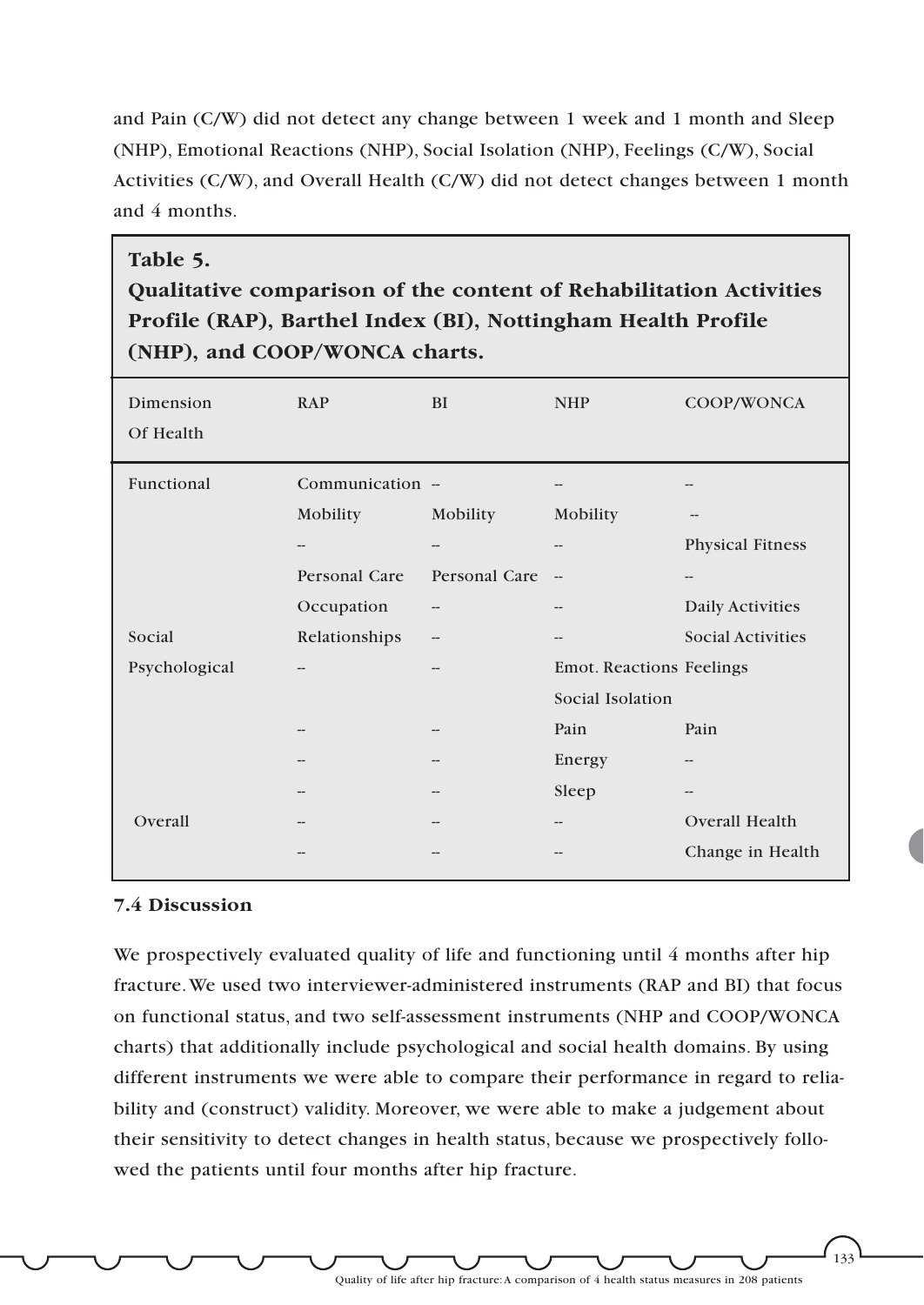#### *Recovery of pre-fracture health status*

In agreement with other studies,  $20,21$  only a minority of the patients reached the same level of functioning (mobility, personal care and daily activities) at 4 months as before their fracture. Compared with a reference population, we also found more emotional distress, more feelings of loneliness and worse general health.Twenty percent of the patients indicated severe or very severe pain at 4 months after hip fracture, which did not differ from the age and sex matched population.Apparently, pain is a common phenomenon in the aged (> 80 years).

We showed that although a large proportion of patients was impaired in regard to household activities, preparing meals, leisure activities and transportation, perceived problems existed mainly in the field of basic activities such as maintaining posture, changing posture and walking.

The prognostic factors for poor recovery of function (institutionalization, higher age, and lower cognitive status) were reported previously.<sup>22</sup> The results of the present study show the importance of the number of comorbidities at hospital admission as a negative predictor of quality of life after hip fracture.

#### *Comparison of RAP and BI*

Many studies have been published about the consequences of hip fracture with mortality, discharge destination from hospital, and return to pre-fracture living situation as principal outcomes.<sup>23</sup> Studies that include the assessment of activities of daily living (ADL: mobility and personal care) and instrumental activities of daily living (IADL: housekeeping and preparing meals) are less frequent. In contrast to the BI, the RAP also assesses the capacity to perform instrumental activities of daily living.This is important in the evaluation of the consequences of hip fracture because the reduction in mobility and personal care in frail elderly patients will also influence these aspects of daily life.The RAP assesses disabilities in more detail than the BI, thus enabling the evaluation of specific intervention strategies.Another advantage of the RAP is the possibility to assess perceived problems of patients with existing disabilities. Obviously, in planning rehabilitation goals, this is an important concept.

The reliability and construct validity of both instruments were confirmed in the present study of elderly hip fracture patients.The BI and RAP were able to detect changes in mobility and personal care between 1 week, 1 month, and 4 months.These

 $134$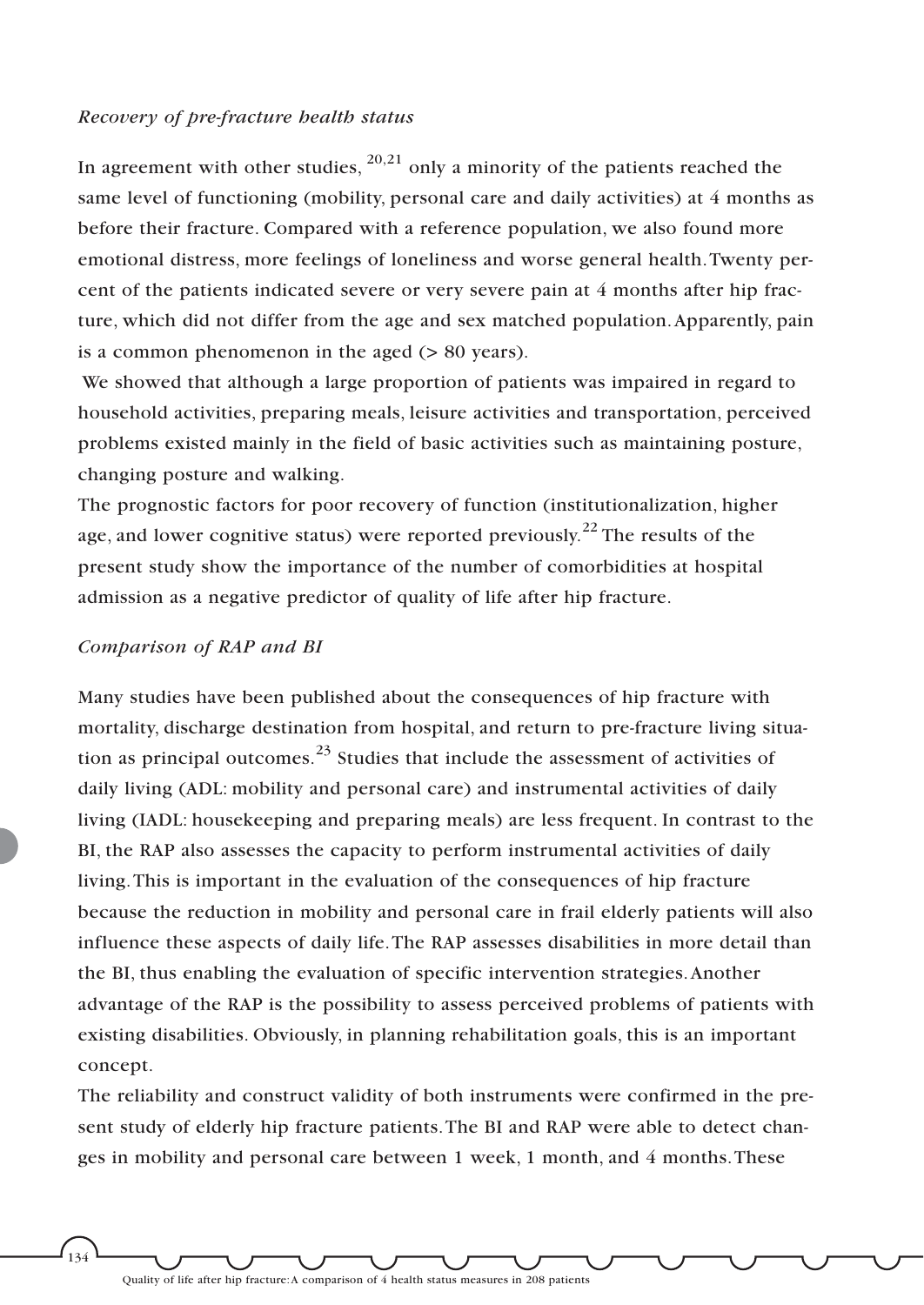changes occurred in the expected direction (improvement).The BI's reliability and validity has been established previously,  $11, 24$  An advantage of the BI is that it has been widely used in hip fracture rehabilitation studies,  $12, 25-27$  thus enabling comparisons of results. Good reliability and validity of the RAP was reported before in stroke patients.  $^{13, 28\cdot30}$  In comparison with the RAP, more patients scored totally independent with the BI before fracture (30% versus 19%) and 4 months after fracture (16% versus 2%) reflecting the relative lack of sensitivity of the BI to other than marked disability (ceiling effect).The RAP's sensitivity to detect minor disability is higher than the BI, probably because answer categories per item include observed difficulty with performing the activity and not only whether the respondent is dependent on help. However, in this frail elderly population the BI's performance was good in the assessment of recovery of mobility and personal care activities.The relative lack of sensitivity to change over time (compared to the RAP) and the omission of instrumental activities of daily living items probably make the BI less useful in the long-term follow-up of rehabilitation patients.

In hip fracture patients, the assessment of communication impairment with the RAP was not found to be very useful. More than 70% experienced no problems with communication and no changes were detected between follow-up points. In conclusion, both the BI and the RAP measure recovery in personal care and mobility after hip fracture adequately.The RAP also assesses instrumental activities of daily living and seems to be a somewhat more appropriate instrument for the long-term follow-up of hip fracture patients and for the planning of rehabilitation goals.

#### *Comparison of NHP and COOP/WONCA charts*

Because hip fracture has such a profound influence on the post-fracture functional status of patients, one might expect that the fracture would also have consequences for the emotional status and general well being of the patients and their capacity to maintain social contacts. Generic health-related quality of life instruments such as the Sickness Impact Profile,  $31$  the SF-36,  $32$  the EuroQol,  $3$  and the Nottingham Health Profile<sup>5-8</sup> measure psychological, functional and social health and have been used in some studies. Both the NHP and the COOP/WONCA charts encompass functional status aspects. Physical mobility on the NHP and physical fitness and daily activities on the COOP/WONCA charts correlated strongly with the RAP and the BI. This confirms that all these scales measure mobility-related quality of life

Quality of life after hip fracture:A comparison of 4 health status measures in 208 patients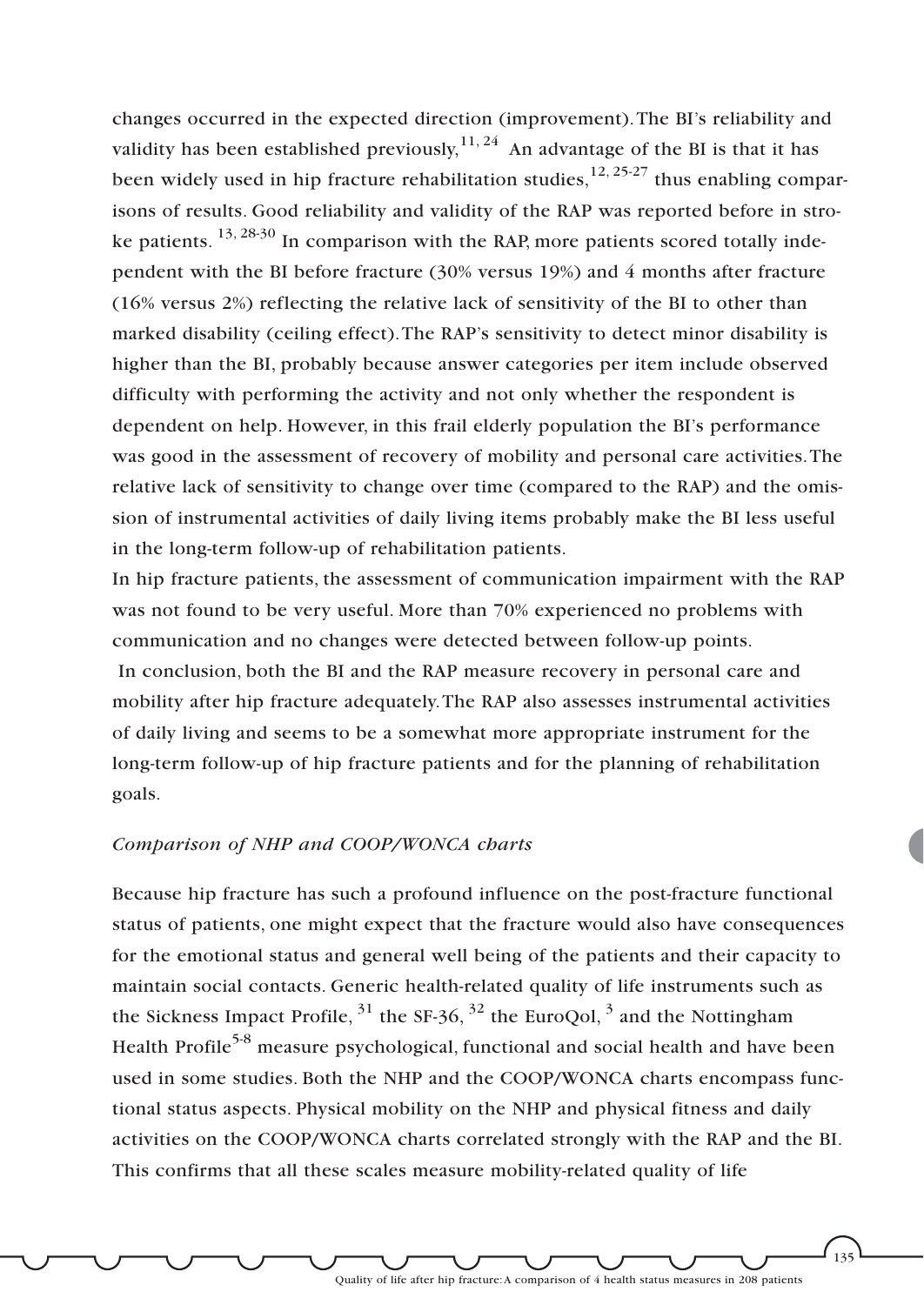# **Table 6:**

# **Characteristics of the Nottingham Health Profile (NHP), COOP/WONCA charts, Rehabilitation Activities Profile (RAP) and Barthel Index (BI) in 168 patients 4 months after hip fracture.**

| Instrument and score        |      |           |                         |                         |                       |
|-----------------------------|------|-----------|-------------------------|-------------------------|-----------------------|
| range (number of            |      |           |                         |                         |                       |
| items)                      | Mean | <b>SD</b> | %max                    | %min                    | Cronbach's $\alpha^*$ |
| <b>NHP</b><br>score $0-100$ |      |           |                         |                         |                       |
| Physical Mobility (8)       | 58   | 28        | 12                      | $\overline{2}$          | 0.80                  |
| Sleep $(5)$                 | 24   | 30        | $\overline{4}$          | 44                      | 0.79                  |
| Emotional Reactions (9)     | 26   | 27        | 2                       | 27                      | 0.80                  |
| Energy $(3)$                | 43   | 40        | 27                      | 34                      | 0.77                  |
| Social Isolation (5)        | 27   | 27        | $\overline{2}$          | 36                      | 0.52                  |
| Pain $(8)$                  | 27   | 25        | $\overline{\mathbf{3}}$ | 18                      | 0.78                  |
| COOP/WONCA score 1-5        |      |           |                         |                         |                       |
| Physical Fitness (1)        | 4.5  | 0.7       | 60                      | $\mathbf{0}$            |                       |
| Feelings (1)                | 2.3  | 1.3       | 6                       | 36                      |                       |
| Daily Activities (1)        | 3.7  | 1.3       | 39                      | $\overline{7}$          |                       |
| Social Activities (1)       | 2.2  | 1.6       | 16                      | 57                      |                       |
| Change in Health (1)        | 3.0  | 0.8       | 5                       | $\overline{\mathbf{3}}$ |                       |
| Overall Health (1)          | 3.3  | 0.9       | 7                       | 5                       |                       |
| Pain $(1)$                  | 2.5  | 1.1       | 5                       | 21                      |                       |
| <b>REHABILITATION</b>       |      |           |                         |                         |                       |
| <b>ACTIVITIES PROFILE</b>   |      |           |                         |                         |                       |
| Communication score 0       | 0.7  | 1.3       | $\mathbf{1}$            | 71                      | 0.91                  |
| $-6(2)$                     |      |           |                         |                         |                       |
| Mobility + Personal         | 13.9 | 8.0       | $\mathbf{1}$            | 2                       | 0.94                  |
| care score 0-30 (10)        |      |           |                         |                         |                       |
| Occupation score 0 - 9      | 6.2  | 2.6       | 26                      | $\overline{2}$          | 0.69                  |
| (3)                         |      |           |                         |                         |                       |
| Relationships score 0 -     | 0.6  | 1.1       | $\mathbf{0}$            | 68                      | 0.13                  |
| 9(3)                        |      |           |                         |                         |                       |
| <b>BARTHEL INDEX</b>        | 12.8 | 6.5       | 16                      | $\overline{2}$          | 0.92                  |
| score 20-0 (10)             |      |           |                         |                         |                       |
|                             |      |           |                         |                         |                       |

values >.70 are considered to indicate adequate internal consistency

 $1_{36}$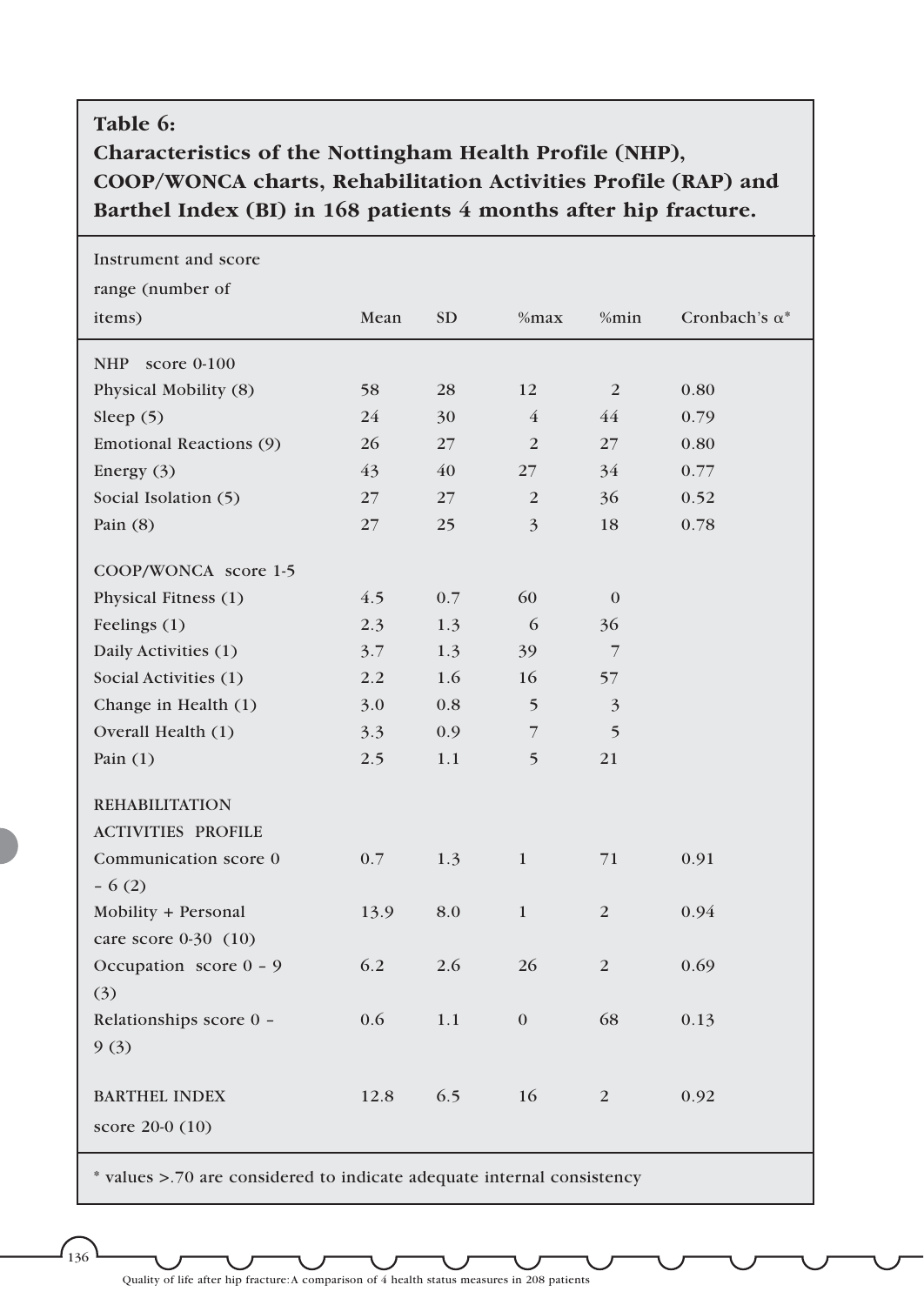dimensions. When the RAP or the BI is used, the assessment of functional status by generic quality of life instruments has no added value. However, the generic quality of life instruments keep their value in the comparison of overall health status of patient groups with different diagnoses.

In our study, 5 of the 6 scales of the NHP showed adequate internal consistency (Cronbach's alpha from 0.70 to 0.80).With the exception of the social isolation scale, this is in agreement with the reported reliability in a group of Dutch patients in a general group practice.  $\frac{6}{9}$  Moreover, the NHP scales detected expected changes in health status over time and correlated well with counterparts in the other studied instruments, indicating adequate construct validity.

The pictograms of the COOP/WONCA charts did not make cognitively impaired patients able to answer the questions better than with the NHP. The NHP covered a wider range (emotion, pain, energy, sleep) of psychological health dimensions than the COOP/WONCA charts (only feelings).We could not assess the reliability of the COOP/WONCA charts because of their one item representation.The NHP detected larger changes in pain sensation than the COOP chart Pain probably because the NHP relates the pain to mobility. The COOP chart Overall Health seemed indeed to assess a general concept of health expressed by a good correlation with the RAP, the BI, and nearly all dimensions of the NHP. In evaluating the consequences of hip fracture, however, it does not give much additional information.

In conclusion, we recommend the use of the NHP in the follow-up of hip fracture patients in regard to the psychological dimension of health-related quality of life.

### *Social health*

The RAP Relationships and the COOP/WONCA charts (Social Activities) assess whether the hip fracture influenced the ability to maintain social contacts with partner, children and friends/acquaintances. Qualitative analysis and correlation analysis revealed that the NHP scale Social Isolation was closely related to Emotional Reactions and therefore it may actually belong to the psychological dimension of health rather than to the social dimension.<sup>5</sup> The COOP chart failed to detect an expected improvement in social activities between 1 month and 4 months after hospital admission and the internal consistency of the RAP-relationships scale was low ( $\alpha$  = 0.13). Moreover, the scales correlated moderately (Spearman coefficient  $= 0.31$ ). Therefore, on the basis of our results, we are not able to give an opinion about which instrument to choose for the assessment of social activities after hip fracture.

Quality of life after hip fracture:A comparison of 4 health status measures in 208 patients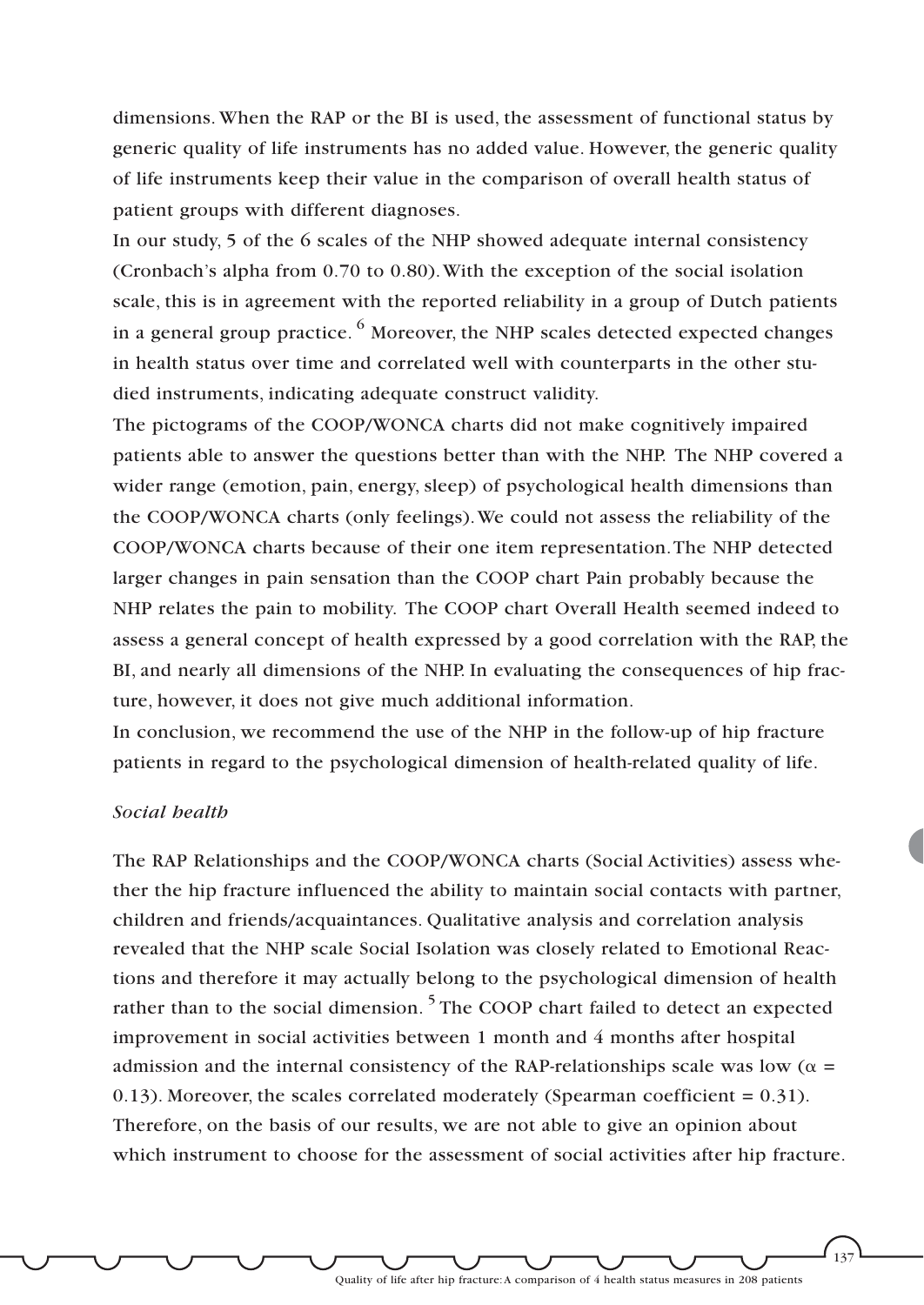| Nottingham Health Profile (NHP), COOP/WONCA charts (COOP/W), Rehabilitation Activities Profile<br>(RAP) and Barthel Index (BI); Correlations of scores at 4 months after hip fracture.<br>Table 7. |                                    |                     |                                      |                      |                                   |                    |                                             |                               |                                | 168.<br>$\mathbf{I}$<br>Z        |             |
|----------------------------------------------------------------------------------------------------------------------------------------------------------------------------------------------------|------------------------------------|---------------------|--------------------------------------|----------------------|-----------------------------------|--------------------|---------------------------------------------|-------------------------------|--------------------------------|----------------------------------|-------------|
| Instrument                                                                                                                                                                                         | Physical<br>mobility<br><b>NHP</b> | Sleep<br><b>NHP</b> | Emotional<br>Reactions<br><b>NHP</b> | Energy<br><b>NHP</b> | Isolation<br>Social<br><b>NHP</b> | <b>NHP</b><br>Pain | Mobility+<br>Personal<br>Care<br><b>RAP</b> | pation<br>Occu-<br><b>RAP</b> | Commu-<br>cation<br><b>RAP</b> | Relation-<br>ships<br><b>RAP</b> | $_{\rm BI}$ |
| COOP/W                                                                                                                                                                                             |                                    |                     |                                      |                      |                                   |                    |                                             |                               |                                |                                  |             |
| Physical Fitness                                                                                                                                                                                   | .68                                | 15                  | 39                                   | $\overline{41}$      | $\overline{41}$                   | $\overline{41}$    | $.73*$                                      | 57                            | $\overline{40}$                | 0 <sup>0</sup>                   | 65          |
| Feelings                                                                                                                                                                                           | 38                                 | .22                 | 65                                   | $\overline{37}$      | 57                                | 36                 | 44                                          | 45                            | 32                             | .09                              | 49          |
| Daily Ativities                                                                                                                                                                                    | 55                                 | $\overline{21}$     | 48                                   | 48                   | 54                                | 48                 | $.79*$                                      | .60                           | 52                             | $\overline{21}$                  | $55*$       |
| Social Activities                                                                                                                                                                                  | $\overline{51}$                    | .08                 | 26                                   | $\overline{41}$      | $-42$                             | $\overline{31}$    | 52                                          | 48                            | 45                             | $\ddot{3}$                       | 52          |
| Change in Health                                                                                                                                                                                   | $\ddot{c}$                         | $\overline{17}$     | 15                                   | $\overline{10}$      | .12                               | .19                | 25                                          | 20                            | .13                            | .04                              | .22         |
| Overall Health                                                                                                                                                                                     | $\ddot{5}$                         | 60                  | $-45$                                | 50                   | 38                                | 58                 | 55                                          | 47                            | 33                             | 08                               | 48          |
| Pain                                                                                                                                                                                               | 33                                 | .36                 | 35                                   | 35                   | .24                               | .72                | .29                                         | .26                           | $-05$                          | .13                              | .18         |
| <b>RAP</b>                                                                                                                                                                                         |                                    |                     |                                      |                      |                                   |                    |                                             |                               |                                |                                  |             |
| Mobility +                                                                                                                                                                                         |                                    |                     |                                      |                      |                                   |                    |                                             |                               |                                |                                  |             |
| Personal care                                                                                                                                                                                      | $.87*$                             | .12                 | 34                                   | 48                   | 49                                | 47                 |                                             |                               |                                |                                  |             |
| Occupation                                                                                                                                                                                         | $\overline{.}$                     | .09                 | 35                                   | $-43$                | 50                                | 38                 | $.72*$                                      |                               |                                |                                  |             |
| Communication                                                                                                                                                                                      | 47                                 | .09                 | $\overline{0}$                       | 25                   | .27                               | .19                | 62                                          | .44                           |                                |                                  |             |
| Relationships                                                                                                                                                                                      | $\ddot{5}$                         | $\overline{0}$      | 20                                   | .27                  | <b>18</b>                         | .14                | .19                                         | .23                           | 60                             |                                  |             |
| BI                                                                                                                                                                                                 | $.79*$                             | .04                 | 33                                   | 39                   | 47                                | $\ddot{30}$        | $.91*$                                      | 59.                           | 99.                            | 17                               |             |
| *: Spearman correlation coefficient >0.70                                                                                                                                                          |                                    |                     |                                      |                      |                                   |                    |                                             |                               |                                |                                  |             |

Quality of life after hip fracture:A comparison of 4 health status measures in 208 patients

 $\int_{138}$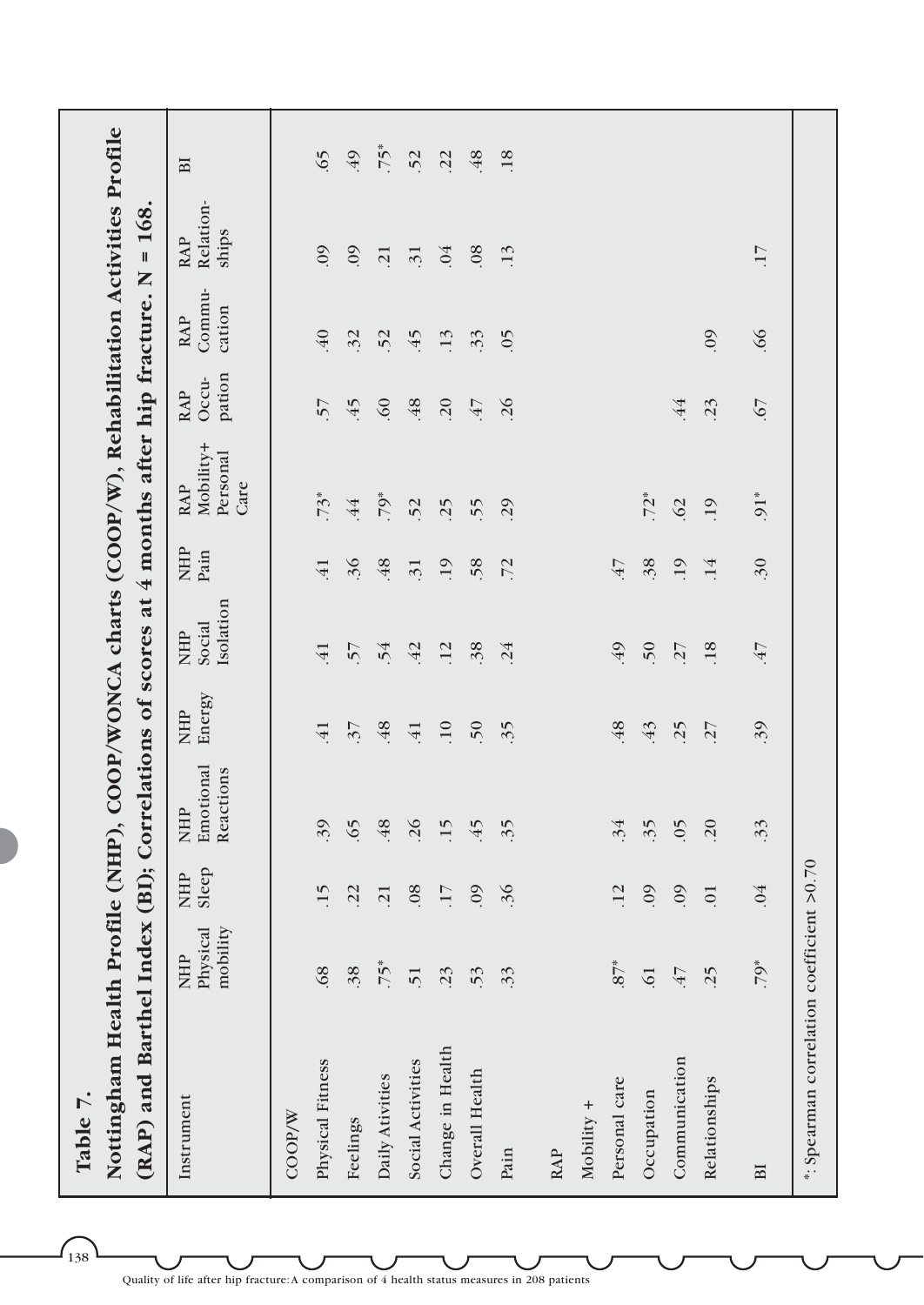#### *Limitation of study design*

A substantial proportion of the studied group of hip fracture patients was cognitively impaired which meant that we had to use proxies in 26% of the interviews (family or health care providers) to answer the questions contained in the generic quality of life instruments. It is known that proxies tend to overestimate patient disability and pain intensity.<sup>33-35</sup> However, they evaluate patient's quality of life with a comparable degree of accuracy and appear to be more accurate when the information sought is concrete and observable.Therefore, the results of this study may have been biased by the use of proxies particularly in regard to the assessment of emotional reactions and pain but probably less so in regard to functional status.

### **7.5 Conclusion**

We conclude that the RAP, BI, and NHP had adequate reliability, construct validity, and sensitivity to change over time in the assessment of function and health-related quality of life of elderly patients after hip fracture. Construct validity and sensitivity to change over time of the COOP/WONCA charts were also adequate. Because, in contrast to the BI, the RAP assesses instrumental activities of daily living and because its sensitivity to detect minor disability was somewhat higher, we recommend the use of the RAP in the (group) evaluation of functional recovery of elderly hip fracture patients. For the evaluation of psychological health we recommend the NHP because it has better psychometric properties and covers a wider range of psychological health dimensions than the COOP/WONCA charts.

Quality of life after hip fracture:A comparison of 4 health status measures in 208 patients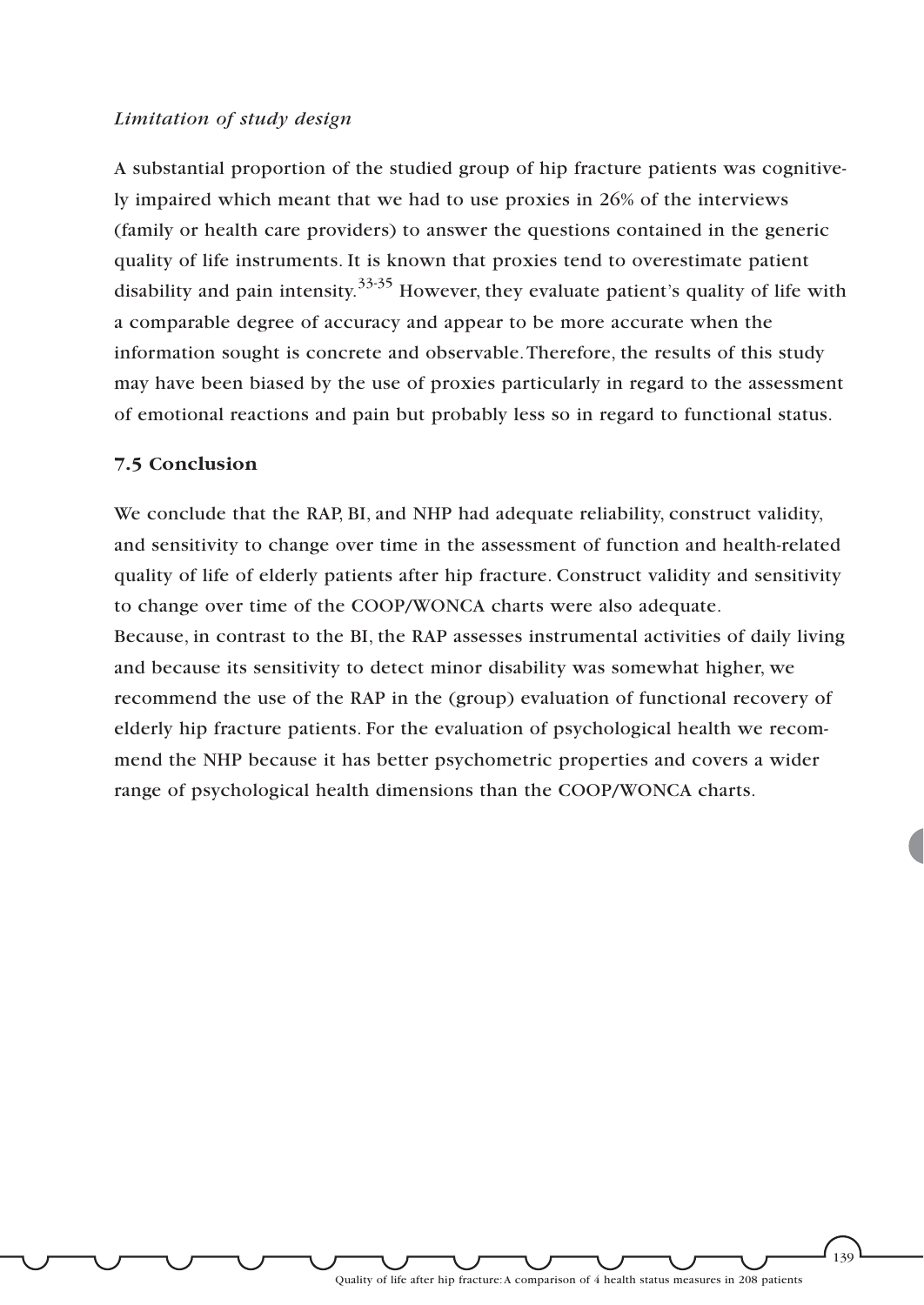#### References

- 1. Johnell O.The socioeconomic burden of fractures:Today and in the 21st century.Am J Med 1997;103 (Suppl 2A): 20-26.
- 2. Zuckermann JD. Hip Fracture. N Engl J Med 1996;334:1519-25.
- 3. Salkeld G, Cameron ID, Cumming RG, Easters S, Seymour J, Kurrie SE, et al. Quality of life related to fear of falling and hip fracture in older women: a time trade off study. Br Med J 2000;320:341-5.
- 4. Haan R. de,Aaronson N, Limburg M, Langton Hewer R, Crevel H van. Measuring quality of life in stroke. Stroke 1993;24:320-7.
- 5. Essink-Bot ML, Krabbe PFM, Bonsel GJ,Aaronson NK.An empirical comparison of four generic health status measures. Med Care 1997;35:522-7.
- 6. Erdman RAM, Passchier J, Kooijman M, Stronks DL.The Dutch version of the Nottingham Health Profile: investigations of psychometric aspects. Psychological Reports 1993;72:1027-35.
- 7. O'Cathain A. Evaluation of a Hospital at Home scheme for the early discharge of patients with fractured neck of femur. J Public Health Med 1994;16:205-10.
- 8. Borgquist L, Nilsson LT, Lindelöw G,Wiklund I,Thorngren KG. Perceived health in hip fracture patients: A prospective follow-up of 100 patients.Age Ageing 1992;21;109-16.
- 9. Calder SJ,Anderson GH, Harper WM, Jagger C, Gregg PJ. A subjective health indicator for follow-up:A randomised trial after treatment of displaced intracapsular hip fractures. J Bone Joint Surg [Br] 1995;77-B:494-6.
- 10. Nelson EC,Wasson J, Kirk J, et al. Assessment of function in routine clinical practice; Description of the COOP Chart method and preliminary findings. J Chronic Dis 1987; 40 (Suppl 1):55-64.
- 11. Wade DT, Collin C.The Barthel index: a standard measure of physical disability. Int Disabil Stud 1988;10(2): 64-7.
- 12. Stone SP,Ali B,Auberleek I,Thompsell A,Young A.The Barthel Index in clinical practice: use on a rehabilitation ward for elderly people. J Roy Coll Phys Lond 1994;28:419-23.
- 13. Bennekom CAM, Jelles F, Lankhorst GJ. Rehabilitation Activities Profile:The ICIDH as a framework for a problemoriented assessment method in rehabilitation medicine. Disabil Rehabil 1995;17:169-75.
- 14. Mahoney FI, Barthel DW. Functional evaluation:The Barthel Index. Mad State Med J 1965;14;61-5.
- 15. Hunt SM, McEwen J, MC Kenna SP. Measuring health status. London : Croon Helm;1986.
- 16. Scholten JHG,Weel C van. Functional status assessment in family practice:The Dartmouth COOP Functional Health Assessment Charts/WONCA. Lelystad,The Netherlands: Meditekst;1992.
- 17. Hunt SM, McKenna SP, Mc Ewen J, Backett EM,Wiliams J, Papp E.A Quantitative approach to perceived health status:A validation study. J Epidemiol Community Health 1980;34:281-6.
- 18. Hunt SM, McEwen SP, McKernna C. Perceived health:Age and sex comparisons in a community. J Epidemiol Community Health 1984;38:156-60.
- 19. Weel C van, König-Zahn C,Touw-Otten FWMM, Duijn NP van, Meyboom-de Jong B. Measuring functional status with the COOP/WONCA charts:A manual. Groningen, the Netherlands; Northern Centre of Health Care Research;1995.
- 20. Koot VCM, Peeters PHM, de Jong JR, Clevers GJ,Werken C van der. Functional results after treatment of hip fracture : a multicentre, prospective study in 215 patients. Eur J Surg 2000;166:480-5.
- 21. Cameron ID, Lyle DM, Quine S.Accelerated rehabilitation after proximal femoral fracture; a randomized controlled trial. Disabil Rehabil 1993;15:29-34.
- 22. Magaziner J, Simonsick EM, Kashner TM, Hebel JR, Kenzora JE. Predictors of functional recovery one year following hospital discharge for hip fracture:A prospective study. J Gerontol Med Sci 1990;45:101-107.
- 23. Parker MJ, Pryor G. Hip fracture management. Oxford, United Kingdom: Blackwell Scientific Publications;1993
- 24. Collin C,Wade DT, Davies S, Horne V. The Barthel ADL Index: a reliability study. Int Disabil Stud 1988;10 (2): 61-3.
- 25. Shepherd SM, Prescott RJ. Use of standardised assessment scales in elderly hip fracture patients. J Roy Coll Phys Lond 1996;30:335-43.
- 26. Bentur N, Eldar R. Quality of rehabilitation care in two inpatient geriatric settings. Quality Assurance Health Care 1993;5:237-42.
- 27. Levi SJ. Posthospital setting, resource utilization, and self-care outcome in older women with hip fracture. Arch Phys Med Rehabil 1997;78:973-79.
- 28. Bennekom CA van, Jelles F, Lankhorst GJ, Bouter LM. Responsiveness of the Rehabilitation Activities Profile and the Barthel Index. J Clin Epidemiol 1996;49:39-44.
- 29. Bennekom CA van, Jelles F, Lankhorst GJ, Bouter LM.The Rehabilitation Activities Profile : a validation study of its use as a disability index with stroke patients.Arch Phys Med Rehabil 1995;76:501-7.

140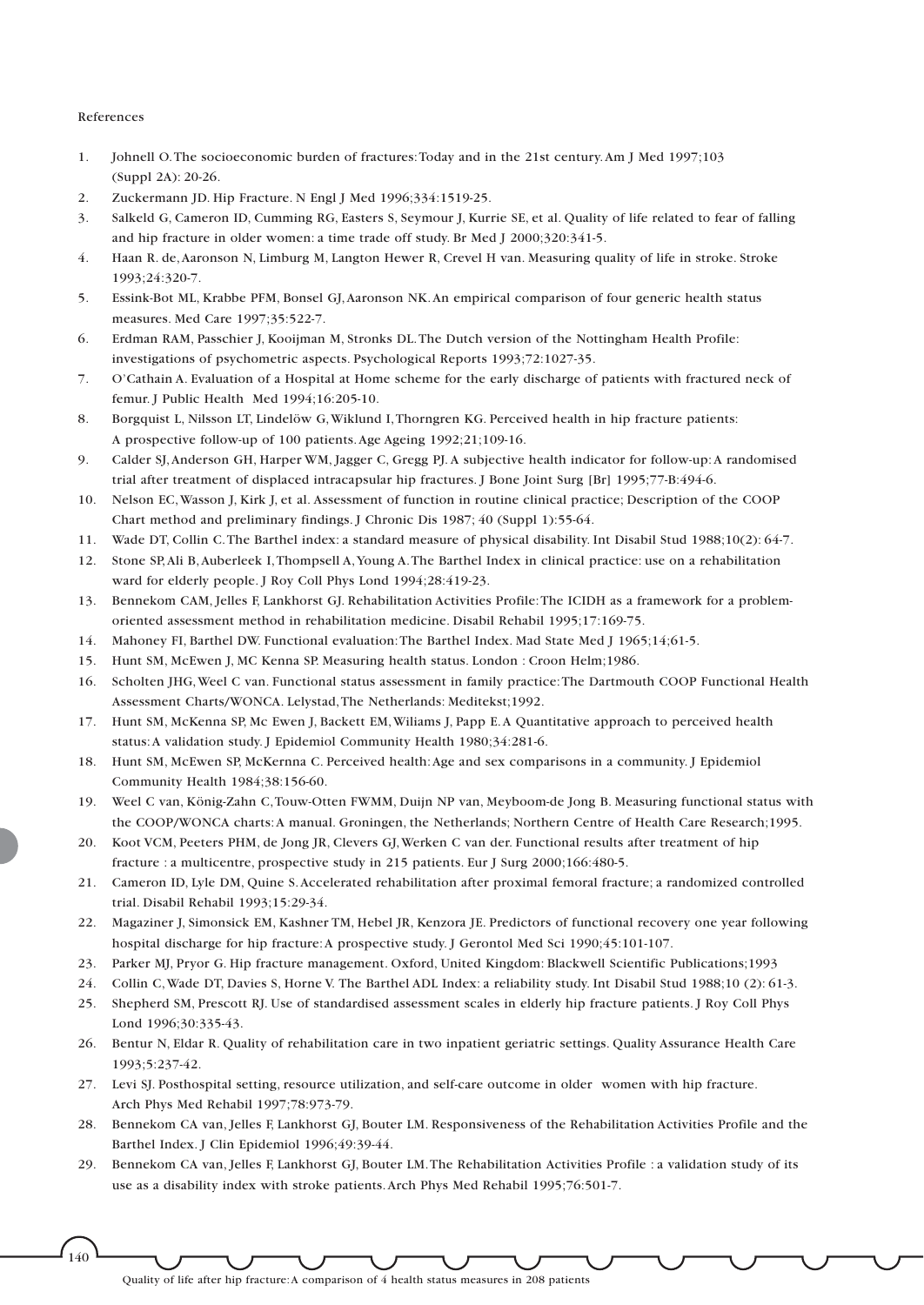- 30. Jelles F, Bennekom CA van, Lankhorst GJ, Sibbel CJP, Bouter LM. Inter- and intrarater agreement of the Rehabilitation Activities Profile. J Clin Epidemiol 1995;48:407-16.
- 31. Baudoin C, Fardellone P, Bean K, Ostertag-Ezembe A, Hervy F. Clinical outcomes and mortality after hip fracture: a 2- year follow-up study. Bone 1996; 18 (Suppl 3):149-157.
- 32. Randell AG, Nguyen TV, Bhalerao M, Silverman SL, Sambrock PN, Eisman JA. Deterioration in quality of life following hip fracture: a prospective study. Osteoporos Int 2000;11:460-6.
- 33. Sprangers MA,Aaronson NK.The role of health care providers and significant others in evaluating quality of life of patients with chronic disease; a review. J Clin Epidemiol 1992;45:743-60.
- 34. Magaziner J, Hebel JR,Warren JW.The use of proxy responses for aged patients in long-term care settings. Compr Gerontol [B] 1987;1:118-21.
- 35. Magaziner J, Simonsick EM, Kashner TM, Hebel JR. Patient-proxy response comparability on measures of patient health and functional status. J Clin Epidemiol 1988;4:1065-74.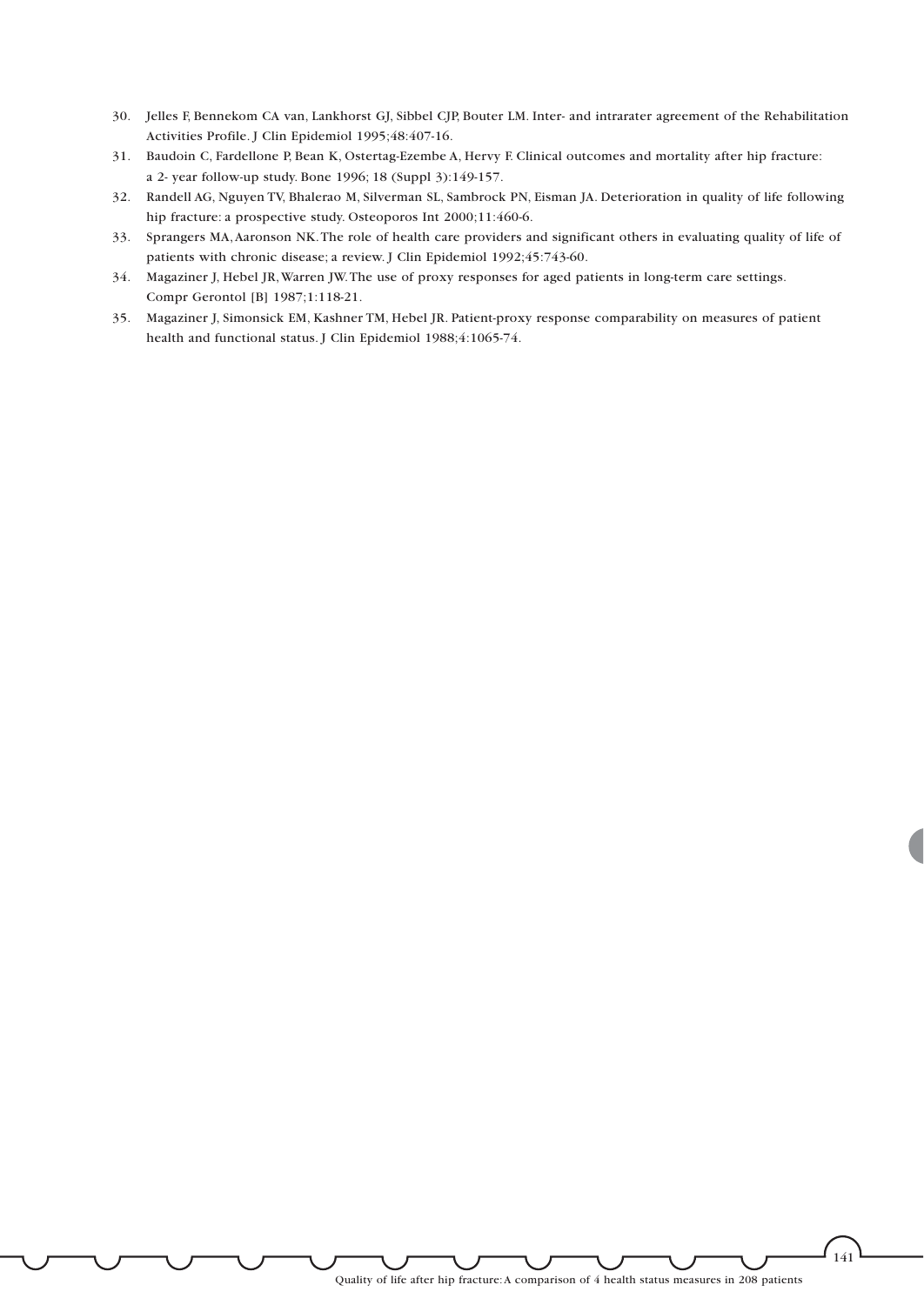# **Appendix**

# **1.Rehabilitation Activities Profile**

| Activity                                                             | Score   | Activity                                                    | Score   |
|----------------------------------------------------------------------|---------|-------------------------------------------------------------|---------|
| Communication                                                        |         | Personal care                                               |         |
| expressing                                                           | $0-3$   | eating/drinking                                             | $0-3$   |
| comprehending                                                        | $0-3$   | washing/grooming                                            | $0-3$   |
| Mobility                                                             |         | dressing                                                    | $0-3$   |
| maintaining posture                                                  | $0 - 3$ | undressing                                                  | $0-3$   |
| changing posture                                                     | $0 - 3$ | maintaining continence                                      | $0-3$   |
| walking                                                              | $0 - 3$ | Occupation                                                  |         |
| climbing stairs                                                      | $0 - 3$ | providing for meals                                         | $0 - 3$ |
| using transport                                                      | $0 - 3$ | household activities                                        | $0-3$   |
|                                                                      |         | leisure activities                                          | $0-3$   |
|                                                                      |         | Relationships *                                             |         |
|                                                                      |         | Partner                                                     | $0-3$   |
|                                                                      |         | Child (ren)                                                 | $0-3$   |
|                                                                      |         | Friends/acquaintances                                       | $0-3$   |
| response options :<br>$(1)$ ; much difficulty/help $(2)$ ; not $(3)$ |         | performs activity with : no difficulty (0); some difficulty |         |
|                                                                      |         | problem : $none(0)$ ; light (1); moderate (2); severe (3)   |         |

\* change : none (0); small (1); large (2); very large (3)

### **2. Barthel Index**

 $\int_{142}$ 

| Activity           |      | Score                               | Activity                                                                | Score    |
|--------------------|------|-------------------------------------|-------------------------------------------------------------------------|----------|
| Transfer           |      | $0-3*$                              | Feeding                                                                 | $0-2$ ** |
| Walking            |      | $0-3*$                              | Grooming                                                                | $0-1***$ |
| <b>Stairs</b>      |      | $0-2$ **                            | Bathing                                                                 | $0-1***$ |
|                    |      |                                     | Dressing                                                                | $0-2$ ** |
| Toilet use         |      | $0-2$ **                            |                                                                         |          |
| Bladder control    |      | $0-2***$                            |                                                                         |          |
| Bowel control      |      | $0-2***$                            |                                                                         |          |
| response options : | *    |                                     | dependent $(0)$ ; some help $(1)$ ; much help $(2)$ ; independent $(3)$ |          |
|                    | 幸幸   |                                     | dependent $(0)$ ; some help $(1)$ ; dependent $(2)$                     |          |
|                    | ***  | dependent $(0)$ ; independent $(1)$ |                                                                         |          |
|                    | **** |                                     | incontinent $(0)$ ; partly continent $(1)$ ; continent $(2)$            |          |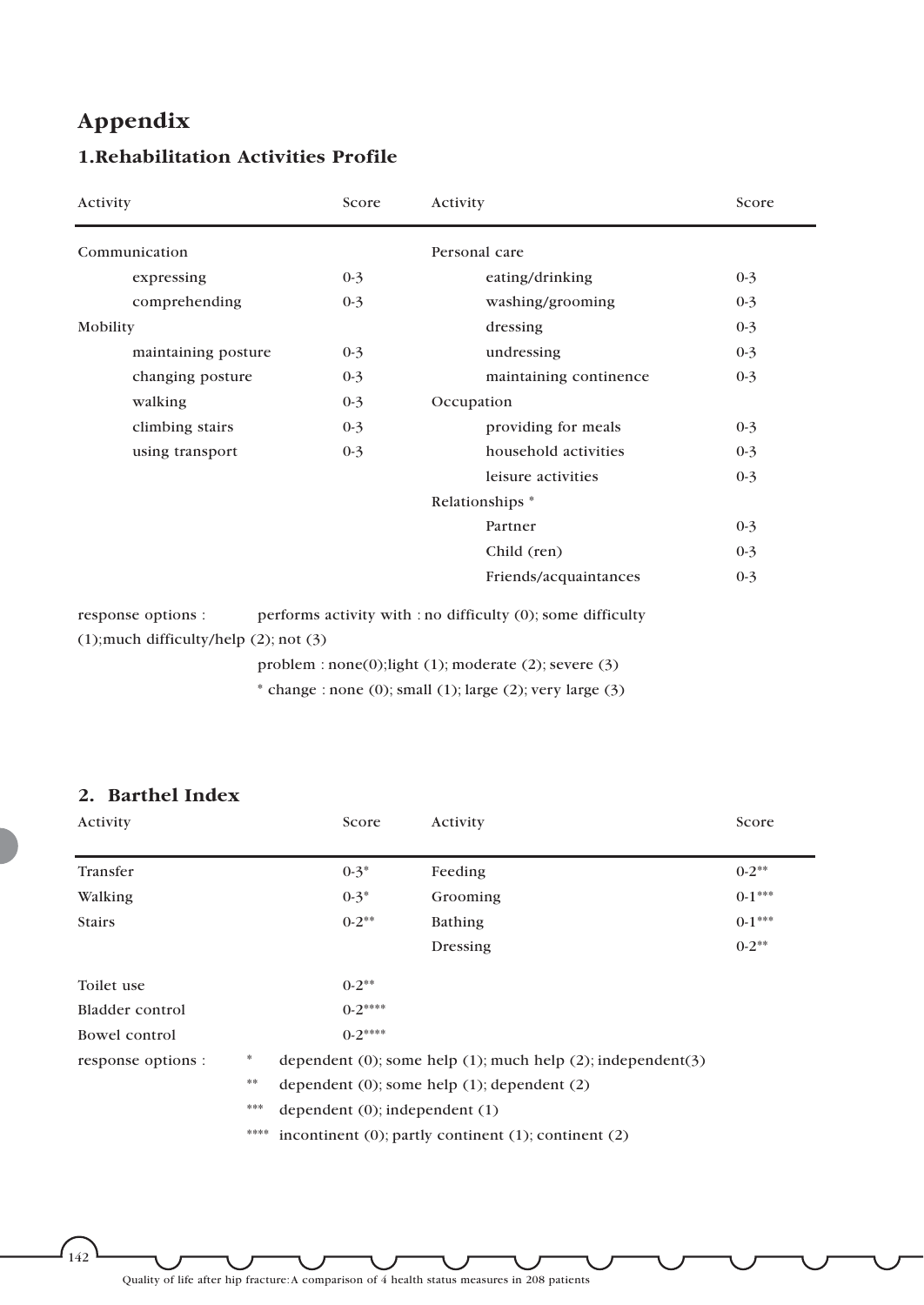# **3. Dartmouth COOP Functional Health Assessment Charts revised by the World Organization of National Colleges, Academies and Academic Associations of General Practitioners and Family Physicians**

#### Physical Fitness

What was the most strenuous level of physical activity you could do for the last 2 minutes? 1. very heavy; 2. heavy; 3. moderate ; 4.light ; 5. very light.

Feelings

How much have you been bothered by emotional problems such as feeling unhappy, anxious, depressed, irritable? 1. not at all; 2. slightly; 3. moderately; 4. quite a bit; 5. extremely

Daily Activities

How much difficulty did you have doing your daily work, inside and outside the house, because of your physical health or emotional problems? 1. no difficulty at all; 2. a little bit of difficulty; 3. some difficulty; 4. much difficulty; 5 .could not do.

Pain

How much bodily pain have you generally had? 1. no pain; 2. very mild pain; 3. mild pain; 4. moderate pain; 5. severe pain.

Overall health

How would you rate your overall physical health and emotional condition? 1 excellent; 2. very good; 3.

good; 4. fair; 5. poor.

Change in health

How would you rate your physical health and emotional condition now compared with 4 weeks ago? 1. much better; 2. a little better; 3. about the same; 4. a little worse; 5. much worse.

Social Activities

To what extent has your physical health or emotional problems interfered with your normal social activities with family, friends, neighbors or groups? 1. not at all; 2. slightly; 3. moderately; 4. quite a bit; 5. extremely.

Quality of life after hip fracture:A comparison of 4 health status measures in 208 patients